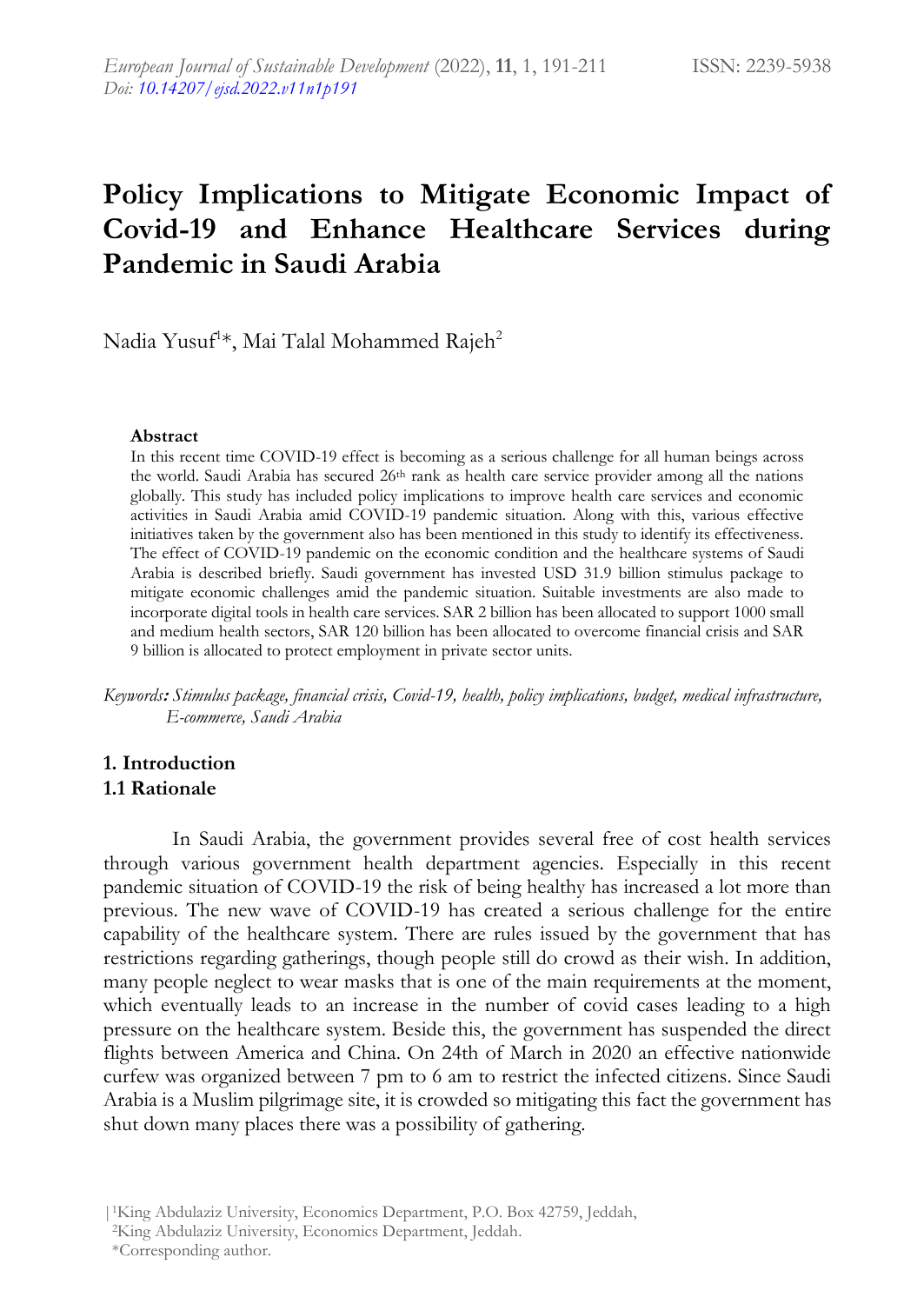It is evident that the Saudi government has announced adequate economic packages for improving medical infrastructure amid the pandemic situation. Moreover, suitable stimulus packages have also been announced to rejuvenate financial condition of the private sector across the Kingdom. Apart from that, the Saudi government has also implemented suitable strategies to slow down the spread of this severely contagious disease by means of lockdown and facilitating residents to practice work from home. Health practitioners are also found to make suitable dietary changes for Covid-19 patients' along with providing mental support to them (Alfawaz *et al.* 2021). It is also found that health workers across the Kingdom have also faced considerable mental and physical stress to provide care for patients affected from Covid-19. Thus, the government has also made economic packages to provide improved economic benefits for healthcare workers.

The outbreak of Covid-19 pandemic has resulted in declining economic activities along with increasing rate of severity regarding spreading of infection and death cases. The spread of COVID-19 across the globe was combined with a significant decrease in the prices of crude oil dropping to halve its value from the start of the year. Since the oil and gas industry accounts for approximately 50 percent of the Kingdom's Gross Domestic Product (GDP) and approximately 70 percent of all export earnings, the low oil prices accompanied with the negative supply and demand shocks of the pandemic has resulted in over 5% fall in real GDP after the first half of 2020 (UN in KSA, 2020).

Saudi Ministry of National Guard Health Affairs (MNG-HA) has provided adequate healthcare services to the members of National Guard Services in Central, Eastern and Western regions (Abolfotouh *et al.* 2020). In this regard the health department has also followed the WHO instructions regarding preparedness of healthcare institutions for developing comprehensive plan regarding medical and public responses amid the pandemic. In addition to healthcare packages, economic policies have also been announced to postpone tax payments for SMEs across Kingdom of Saudi Arabia (KSA). **Loan guarantee programs** are made in this regard by depositing 6 billion riyals to reduce the cost of lending for MSMEs (Kingdom of Saudi Arabia, 2021). Suitable monetary policies have also been conducted to extend working capital finance for addressing short term liquidity requirements for MSMEs. This research is aimed to identify major changes implemented by the Saudi government in its economic framework and healthcare services to support the degrading situation amid Covid-19 pandemic. Main research problems identified by the researchers are as below:

- Focussing on government policies implemented to mitigate problems faced by healthcare workers and medical practitioners across KSA amid Covid-19 pandemic.
- Discussing economic packages provided by the Saudi government to both public and private sector for preventing financial losses amid the pandemic.
- Efforts made by the Saudi government to deal with the severe impact of Covid-19 in recent period.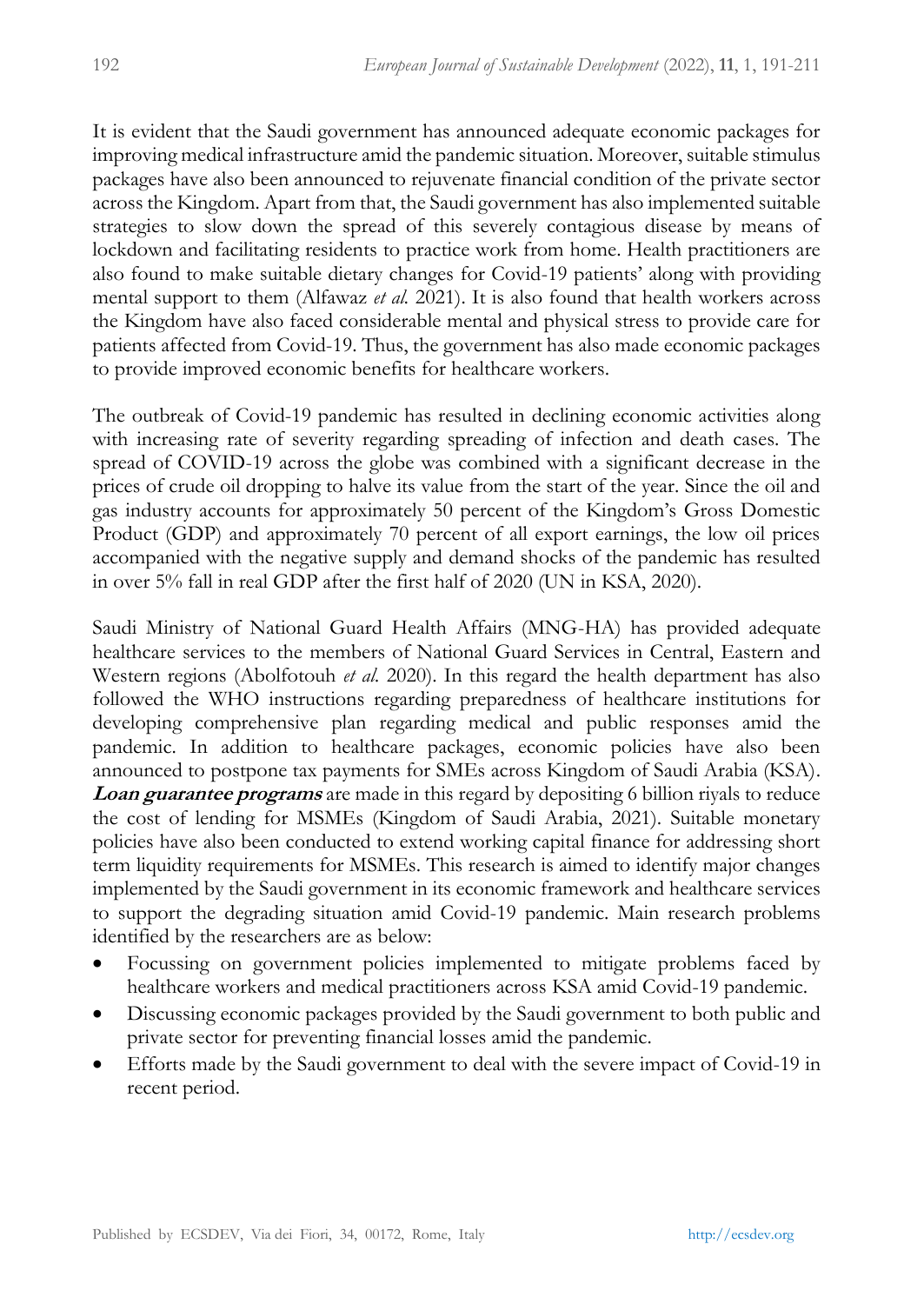### **2. Literature Review 2.1 Impacts on Healthcare system due to Covid-19**

The constant rising pandemic situation is considered a universal health crisis that occurs from direct contact with affected people and breathing droplet infections. Despite having such a good health service operating system in Saudi Arabia, people cannot avoid this terrible disease. As per the view of Abu Hammad *et al.* (2020), the effect of COVID-19 has put its pressure on the healthcare system across the world. The ongoing unstable spread of COVID-19 virus across the world constitutes a critical challenge for the entire healthcare system. In Saudi Arabia, the number of hospital beds is 2.7 per thousand with a Saudi life expectancy of 75.13 years old (University of Oxford, 2020).

#### **2.2 Impacts of COVID-19 on health care professionals**

The health care professionals are going through mostly physical and mental stresses, due to the constant rise in the covid cases. Across the world it also can be seen in the test report that this excessive stress leads the professionals towards suicide (AFP, 2020; NBC New York, 2020). In other cases, healthcare workers lose their lives due to overstress and exhaustion (Wang, 2020; Tempco, 2020; Independent, 2020). In addition, many doctors have been affected by the disease while treating the patient. According to Abolfotouh et. Al. (2017) healthcare professionals have a negative attitude toward COVID infections as most of the respondents in this study felt that work environments pose a high risk of getting infected and using the standard infection-control measures is not safe. Additionally, the low attitude of healthcare professional facing COVID could be due to their lack of experience in facing such outbreaks. However, Saudi Arabia was amongst the leading countries around the world for its response in battling the potential rapid spread of the disease and in hospital preparedness.

All the healthcare service providers have devoted their entire time to treating the patients to recover the catastrophic situation from the world. As per the view of Wasson *et al.*  (2020), the daily number of cases of Covid positive has increased day by day. As soon as the first case was spotted, Saudi Arabia's government began inspection at their borders to prevent any infected people from entering their city. Gradually, the Covid tests were conducted on 20 October 2020, it was seen that 342,583 cases were positive among a total of 7,403,020 tests. As opposed by Moll and Cajander (2020), this virus spread all over the world and created a pandemic situation. In Saudi Arabia the first Covid positive patient was a Saudi citizen returned from Iran on 2nd March 2020. After this incident on 16th June the report was cases of 136,315 infected, recoveries number was 89,540 and 1,052 deaths (Saudi Center for Disease Prevention and Control, 2021).

Among those affected people 1,910 cases were critical and required to be admitted at ICU with serious consideration (Ministry of Health, 2020). The number of deaths rose to 5201 that was negative news for the citizens of Saudi Arabia. Meanwhile, surprisingly it can be seen that the cases of recovery have been rising steadily. At a time on October 30, 2020, 339,409 cases were found of recovered cases out of 346,880 and that resulted in a 96%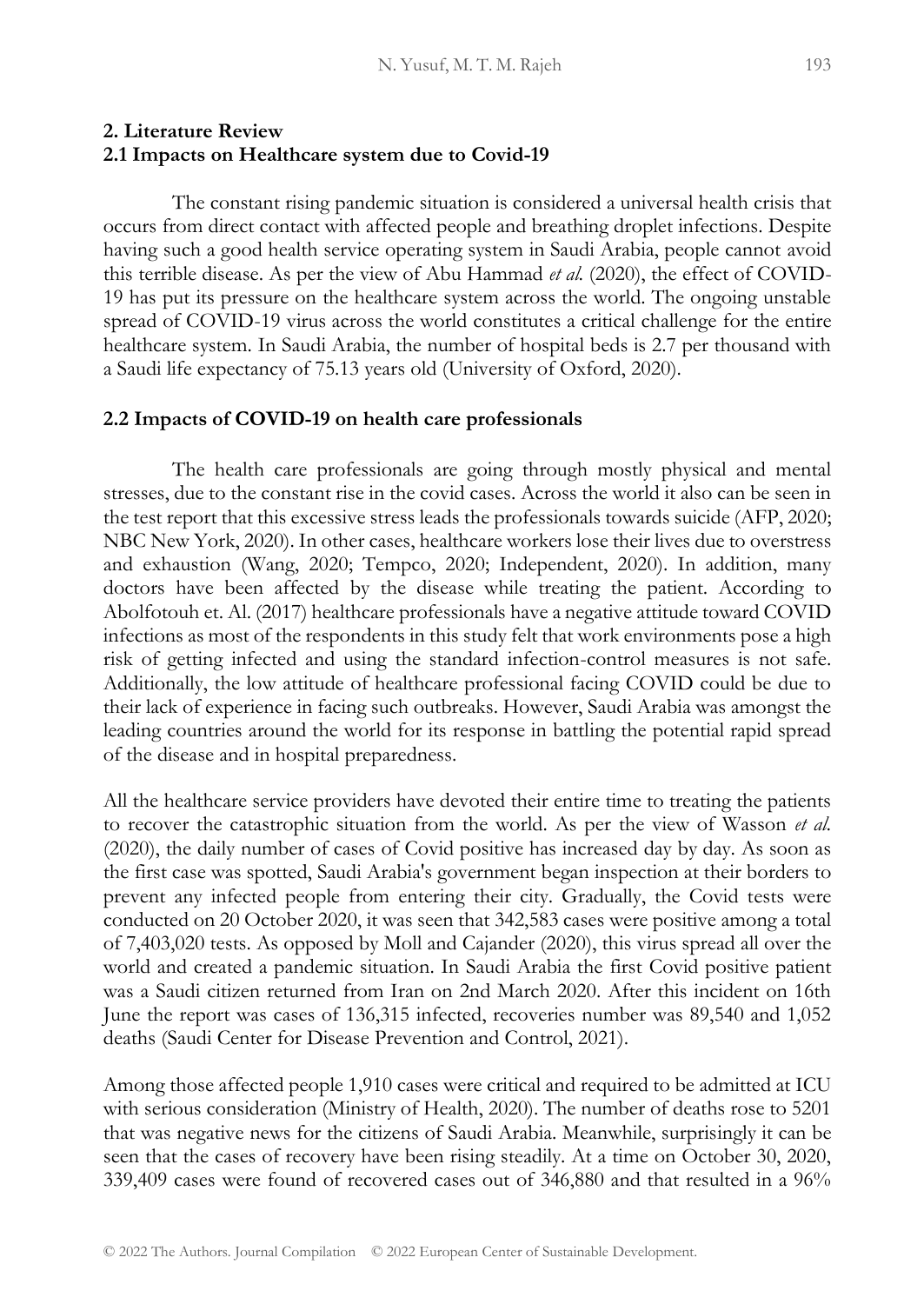recovery rate (Saudi Center for Disease Prevention and Control, 2021). The tireless work and hard work of the doctors as well as other supportive health workers are the main reason behind this prosperity among health issues in Saudi Arabia. Apart from several private and government health service provider sectors, many services are provided by the government and the health ministry of Saudi Arabia. In the words of Ameli *et al.* (2020), several government initiatives are considered as the most supportive activity to save the affected people.

The Department of Oral Diagnostic Sciences has organized various effective campaigns to serve proper treatment for the affected people. Covid test was implemented by the intention of the College of Applied Medical Sciences. At first the disease was unknown, so doctors were unable to treat it properly but gradually over the time the doctors identified the tradition of the virus, and the process of treatment has been much better since then. Along with this, a constant education program provided by the community of Saudi Arabia also helped the doctors to increase their knowledge regarding this dangerous virus.

# **2.3 Fatalities**

From the first positive case of Covid in Saudi Arabia there was a fear in the minds of the people about this pandemic effect. Till the date of 19th June 2021, the total Covid positive cases in Saudi Arabia is 473,114 and the number of deaths is 7,763. Contrast to this, the cases of recovery patients are 454,404 (Figure 1), that detect the diligent effort of the doctors and the other health workers (Saudi Center for Disease Prevention and Control, 2021). The total number of vaccinations till today is 16,735,649 (Ministry of Health, 2021). This pandemic situation suffers not only the Saudi Arabian people but across the world. As opposed by El Sayed *et al.* (2020), according to the health service, recently Saudi Arabia ranked as the world's first place in government's management of the Corona pandemic (Okaz.com.sa, 2021). Saudi Arabia is considered as having a positive power to prevent the spread of the virus and to provide health treatment. Though new cases are constantly growing till the date, the health care professionals were trying their best to treat people.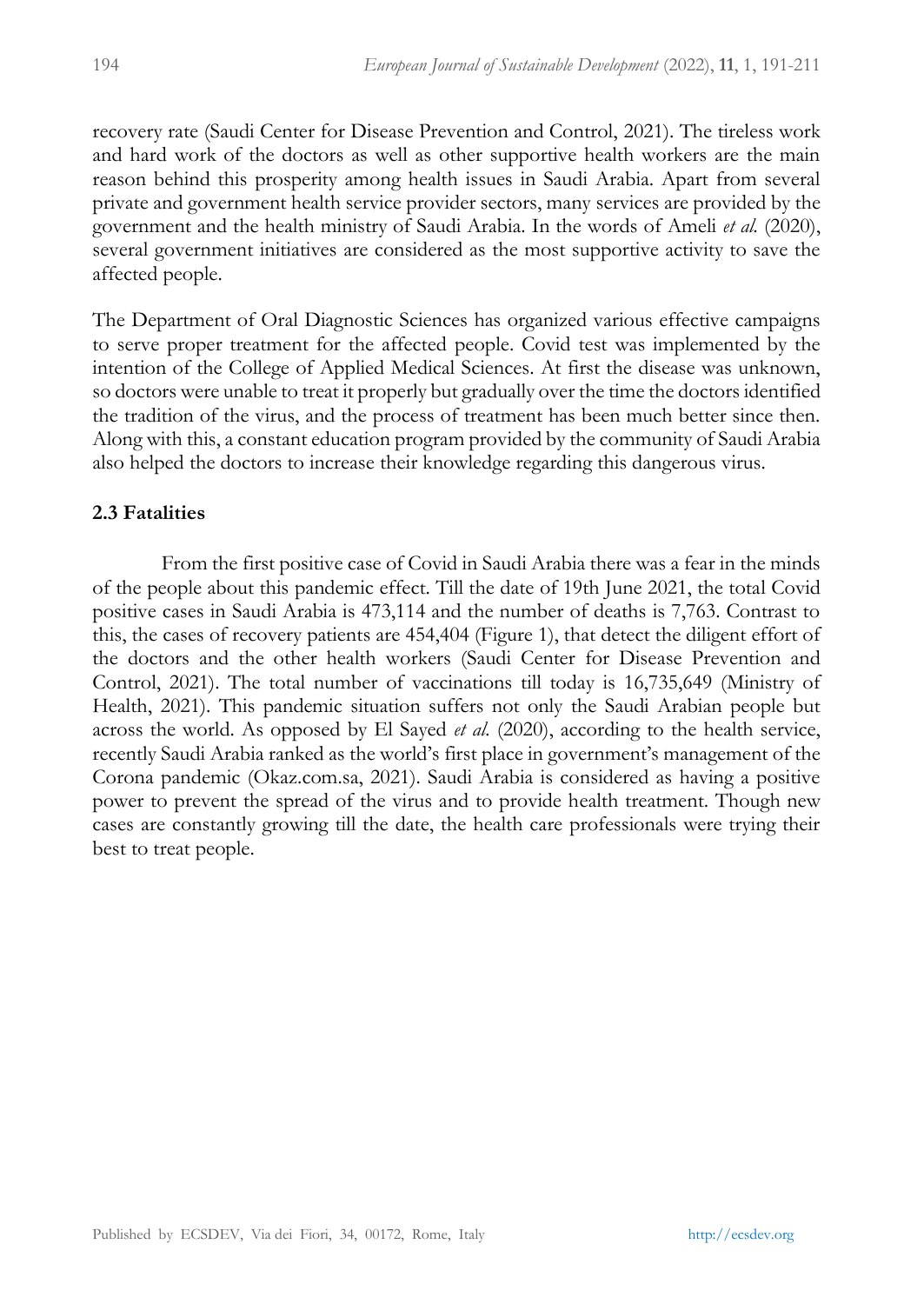

*Figure 1: Total Covid cases in Saudi Arabia* 

### **2.4 Financial condition**

COVID-19 has impacted all the countries in the world, not only the health of people but also the economic condition of the countries are affected badly by the COVID-19 pandemic. Therefore, the impact of COVID-19 pandemic has changed the values of the life of the people of Saudi Arabia and nearly **68%** of the whole population of the Saudi Arabia admired this statement (Arabnews, 2021a). The pandemic has poorly affected the GDP the Saudi Arabia in the year 2020. According to the estimates of the General Authority for Statistics, GDP of Saudi Arabia recorded a negative real growth rate of 4.1% in 2020 compared to 2019, as depicted in the figure 2. This negative growth rate resulted mainly from the contraction in oil sector by 6.7% (GASTAT, 2020). In addition, the nonoil sector shrunk by 2.3% and the private sector shrunk by 3.1%, while the government sector had a negative growth rate of  $0.5\%$ .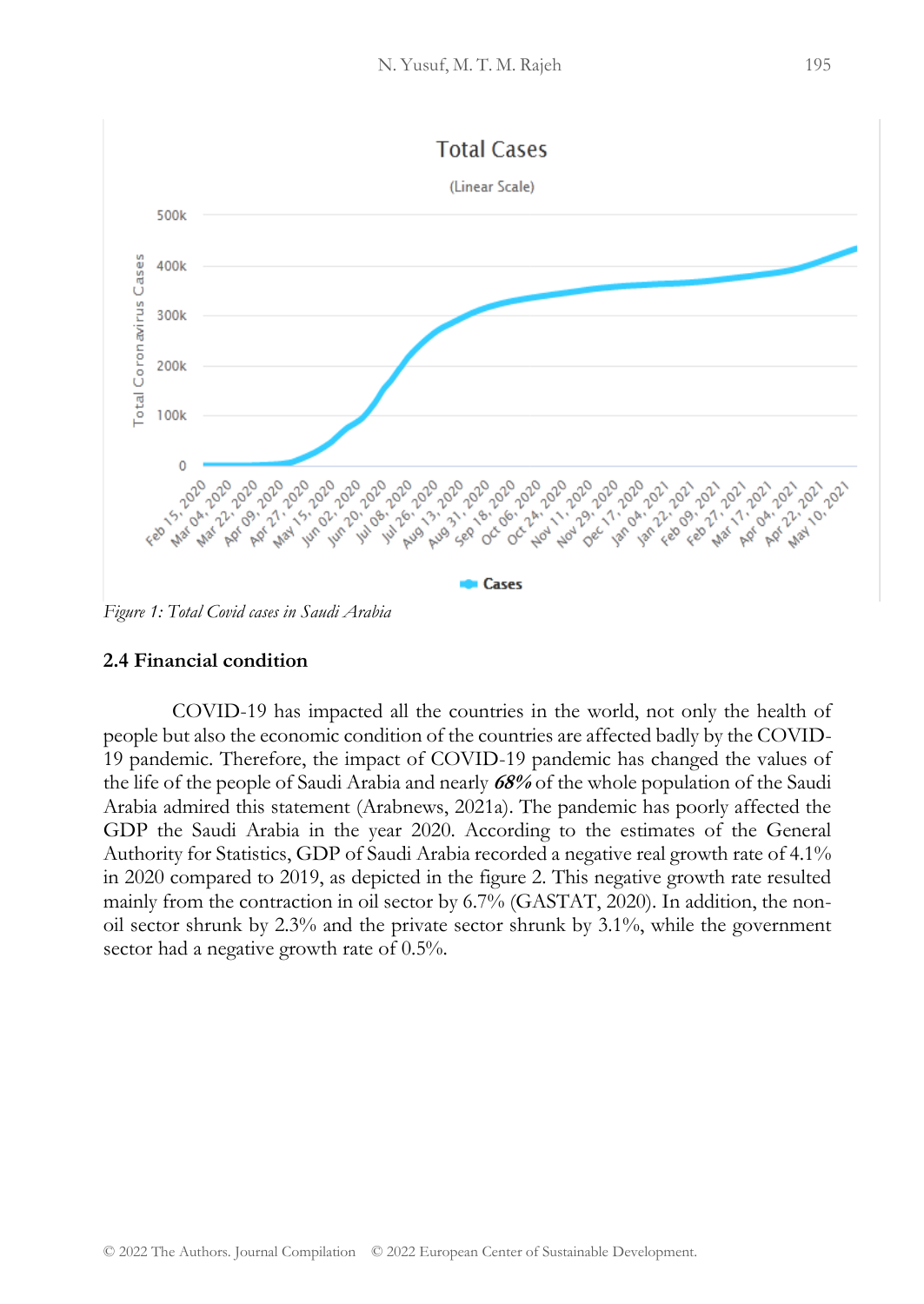

**Real GDP Growth Rates (Annual, %)** 

*Figure 2. GDP Growth rate of Saudi Arabia (2015 to 2020)*

*Source: General Authority for Statistics, Kingdom of Saudi Arabia*

The GDP per capita (figure 4), amounted to \$19,936 in 2020, decreasing by 14.0% from the previous year (GASTAT, 2021)



*Figure 4. GDP per capita, Saudi Arabia Source: General Authority for Statistics, Kingdom of Saudi Arabia*

The Covid-19 crises had caused the non-oil sector, such as tourism, to contract by 14%. Travel restrictions has caused a limitation of annual Hajj that decreases the number of tourists drastically (Market Research Saudi Arabia, 2020). Despite this unfavourable condition, the IMF predicted that Saudi Arabia's economy would grow at 2.9% in 2021 instead of the 2.6% projected earlier this year (International Monetary Fund, 2021).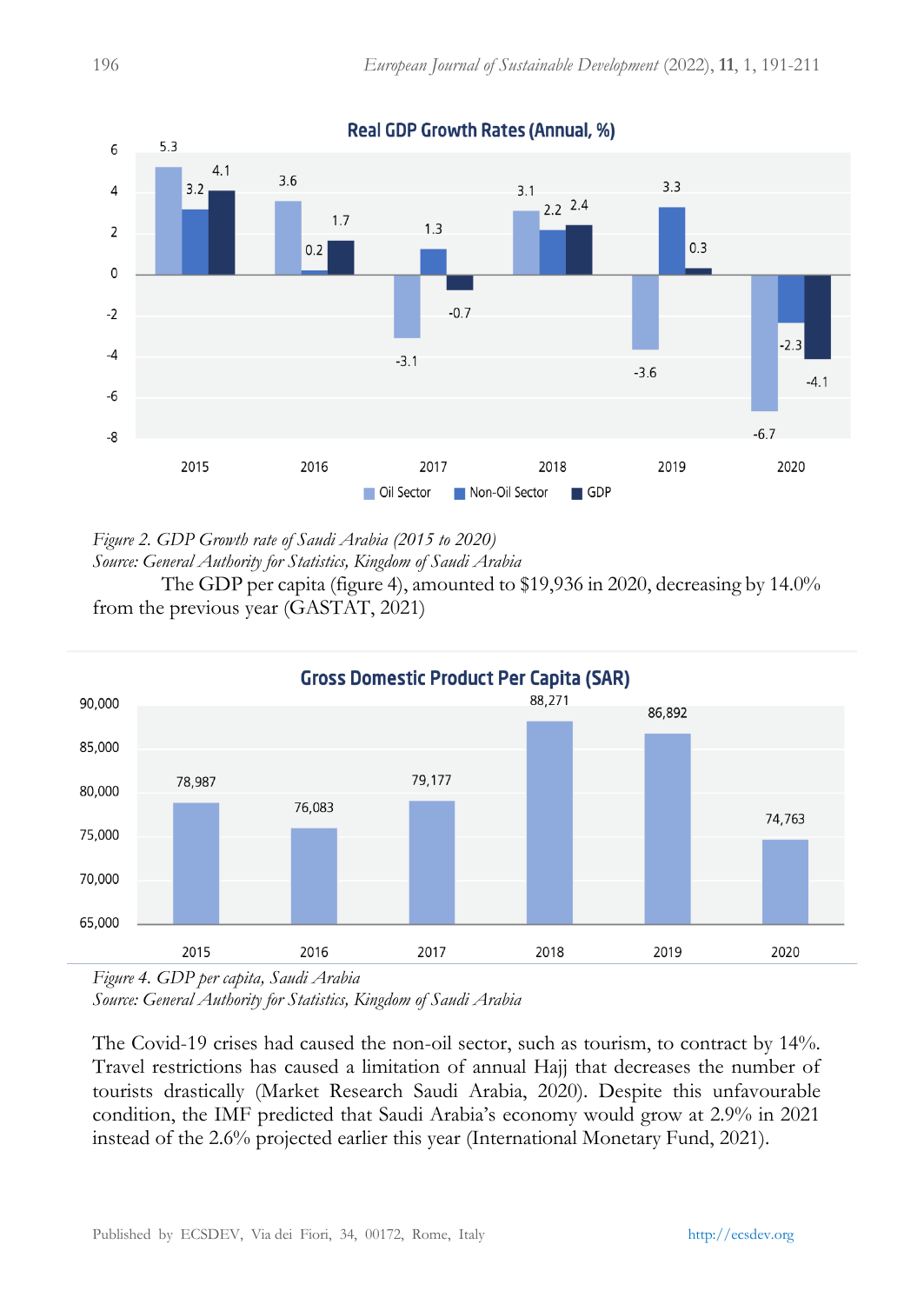Along with the GDP, the COVID-19 pandemic has impacted the Foreign Direct Investment (FDI) inflows to the country Saudi Arabia but not negatively. In 2019, GDP is Saudi Arabia accounted for \$793 billion, with foreign trade representing 67% of the total GDP (Market Research Saudi Arabia, 2020). The country's economic condition in 2020 was worse than that of 2019.

The pandemic has a positive impact on the FDI inflows (figure 5), of the Saudi Arabia inflow of the country has increased by 4% in the year 2020 (Argaam, 2021). The FDI inflow of Saudi Arabia was \$ 4.7 billion in the year 2020 while it was \$ 4.56 billion in the year 2019 and the difference of increment can be noticed (Argaam, 2021). Therefore, it can be said that the COVID-19 has changed the financial condition of the Saudi Arabia positively.



*Figure 5: FDI inflows of Saudi Arabia (Source: Argaam, 2021)*

On the other hand, the economy of the country Saudi Arabia is based on the international businesses of the country. During the COVID-19 pandemic situation all the companies and global organizations were closed for a certain time and that affected the economy of the Saudi Arabia drastically (Yezli, 2020). Along with the international organizations all the supply chains were disconnected due to the COVID-19 pandemic and that is one of the largest reasons for the GDP fall in Saudi Arabia. Therefore, some people of Saudi Arabia have considered that the experiences of COVID-19 pandemic were good and helpful to understand the importance of saving money.

There is a growth in the economic condition of the country and that is currently 2.9% in the year 2021 and it was 2.1% in the previous year (International Monetary Fund Saudi Arabia, 2021). Apart from that, the financial condition of the country during the COVID-19 pandemic has impacted the labour market of the country as well. The unemployment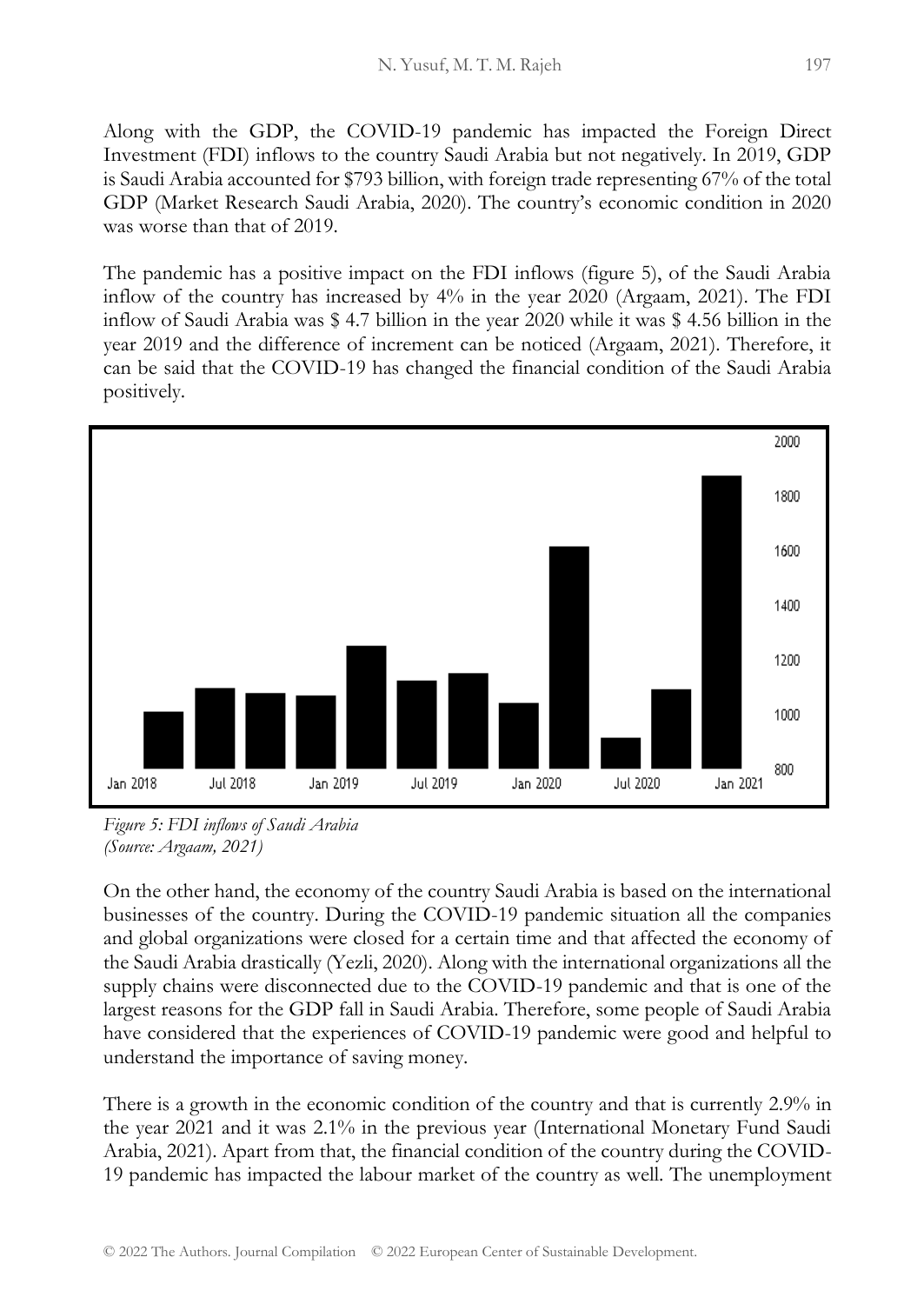rate of the country Saudi Arabia has increased in the year 2020 due to the COVID-19 pandemic. Thus, all the organizations, small businesses were closed for a long time to stop spreading the Coronavirus and that drastically affected the labour market of the country. According to estimates by the General Authority for Statistics (GASTAT) based on the Labor Force Survey the unemployment rate of total population, (Saudis and non-Saudis 15 years and above) increased to 7.4% in the fourth quarter of 2020, compared to 5.7% in the first quarter of the same year.

The unemployment rate of total Saudis (males and females 15 years and above) increased during the period of COVID-19 outbreak as the unemployment rate was 11.8% in the first quarter of 2020 peaking to 15.4% in the second quarter of the same year. The unemployment rate of total Saudis however decreased to 12.6% in the fourth quarter of 2020, compared to 15.4% in the second quarter of the same year (GASTAT, 2021). Hence, it can be said that the COVID-19 pandemic has impacted the country positively and negatively as there was a financial growth at some point and along with that the GDP fall of the country can be noticed. In adoption, the government has provided \$13.3 billion to the banks to support the economical factor. As many employees lost their jobs due to Covid effects, the government has decided to give 60% salary to the employees from private sectors (cdc.gov, 2021).

A stimulus package that accounts almost \$61 billion has been announced by the Saudi government to support private industries (Kingdom of Saudi Arabia, 2021). The packages include exemptions and the postponement of some government dues (\$18.6 billion), a \$13.3 billion allocation to ensure that government dues to the private sector are paid in a timely manner. SAMA has further announced injecting \$13.3 billion into the banking sector to enhance banking liquidity and enable banks to continue providing credit facilities for the private sector (KPMG, 2020).

### **2.5 Steps taken by the Government.**

Noticing the constant development of Covid positive cases, the government has declared on 27th February 2020 a temporary suspension of about 2.5 million international pilgrims to entry in Makkah for hajj to protect the people during the Hajj season. Along with these precautionary measures were taken by the health ministry of Saudi Arabia to provide more safety by sanitizing the Great Mosque at daily basis to prevent the Covid effect. As opined by AlHumaid *et al.* (2020), government initiatives are always present as the most effective way to take any effectual action. In this scenario, the government of Saudi Arabia has stopped the practice of daily prayers. On 20th March 2020, the entry of outsiders in Saudi Arabia was closed indefinitely.

# **2.6 Theoretical underpinnings**

There are so many theories to analyse the topic of this research article. Among all those theories the authors have used **the health belief model** and the **neoclassical**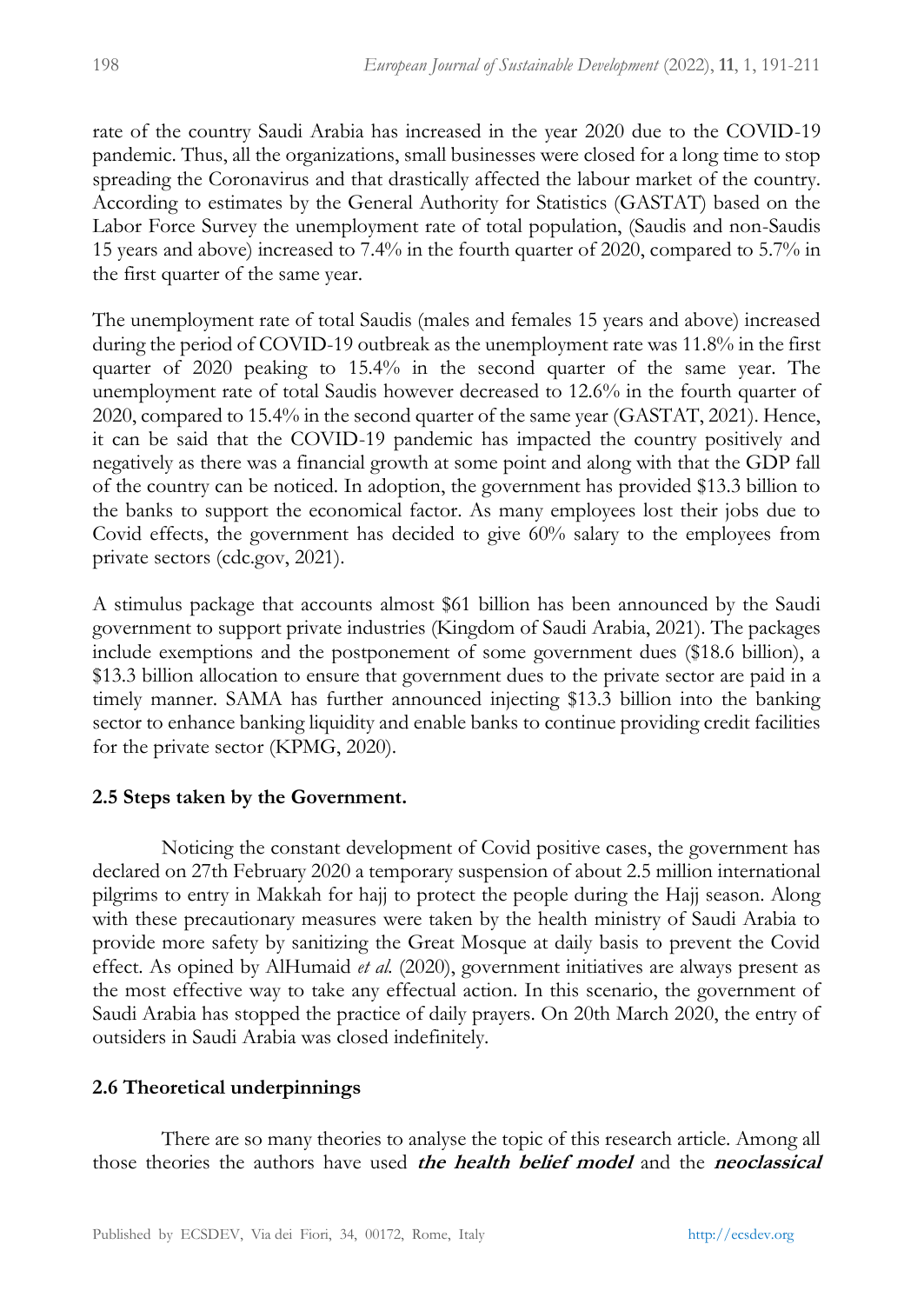**theory** to analyse the concept of the healthcare system of the Saudi Arabia and the concept of economic condition of the country.

# **The Health Belief Model**

The health belief model is a theory that guides the disease prevention programs and is one of the most used models for understanding the health behaviours. The health belief model helps to identify the issues in a healthcare system and explains the needed changes in the health behaviours and healthcare systems (Jose *et al.* 2021). Thereafter, there are some limitations and that are the disadvantages or weaknesses of the health belief model such as it does not support the decision-making process of acceptance of a recommended action. The strength of this health belief model is that it is very easy to implement, apply and test and that makes the model simpler (Aldohaian *et al*. 2019). Therefore, this was helpful for the researcher to analyse the concept of healthcare systems and health behaviour in this research article.

# **Neoclassical Theory**

Neoclassical economic theory is used for the development of the economy of a country and this theory explains the needed changes in the economic system of a country to develop the financial condition. Usually, the neoclassical economic theory is based or focused on the demands, supply, producing and pricing of the goods and services (Jorgenson, 2017). Here, in this research article the authors have used this theory to understand the economic condition of the Saudi Arabia due to the impact of COVID-19 pandemic. There are some limitations or disadvantages of this theory that it does not give any importance to the role of the government. Moreover, according to this theory the development of the economy is not a continuous process and that is a limitation of this theory (Ubalde, 2020).

# **2.7 Literature gap**

Previous researchers have not been able to accurately analyse the reason why the death cases in Saudi Arabia are rising day by day. Along with this, past researchers did not pay attention to whether the government's prosecution was being conducted properly or not (Gupta *et al.* 2021). They also did not maintain a proper data analysis method for that their efforts remain incomplete.

# **3. Methodology**

### **3.1 Research hypothesis**

Based on the research objectives, the following hypotheses are required to be tested for addressing the research questions and reach an outcome regarding policy implications made by the Saudi government to mitigate health issues and economic challenges in the Covid-19 pandemic:

H1: Recent outbreak of Covid-19 has imparted severe impact on the economic activities across the Kingdom of Saudi Arabia.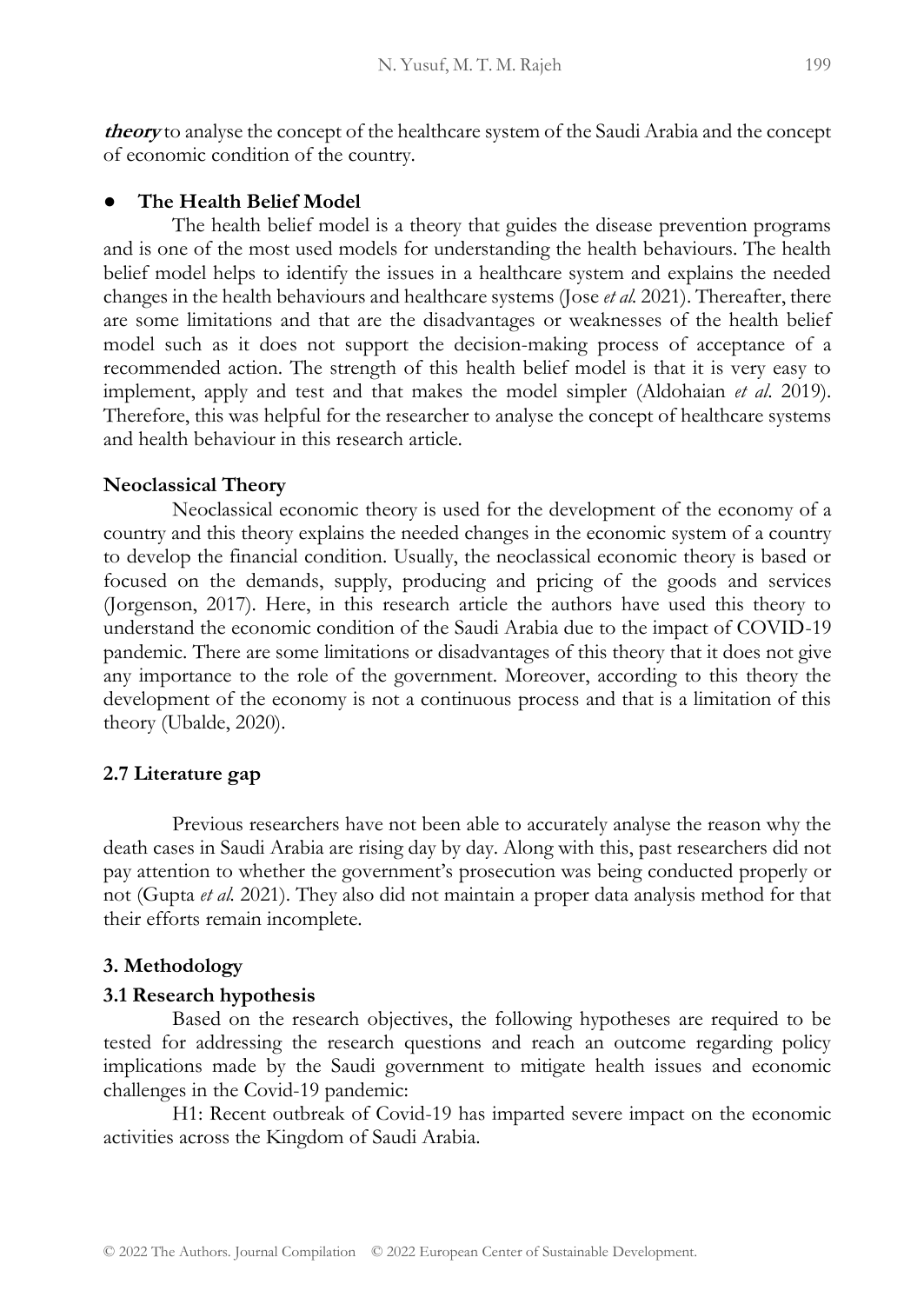H2: Saudi government has implemented suitable policies to deliver effective health care services to its citizens.

H3: Innovative policies are made by the Saudi government to enhance economic practices across the Kingdom in post pandemic situation.

### **3.2 Research philosophy**

In this research article the researcher has used the **positivism research**  *philosophy* to analyse the research topic. The positivism philosophy supports the genuine knowledge that is gained by some real-life experiences. There are some advantages, and some disadvantages of the usage of the positivist philosophy. Advantages includes that the positivism philosophy shows patterns and trends that are very important for a researcher (Ryan, 2018). The data gained by the positivism philosophy are reliable and generable that is immensely helpful for the researcher to analyse the proper data about the healthcare system and health behaviour of Saudi Arabia paper. On the other hand, the disadvantage of this research philosophy is that the validity of the data is low. Meaning that, the accuracy of it is measuring what it is intended to measure is low. Nevertheless, the positivism philosophy was helpful for the authors to gain genuine and proper knowledge about the health care system and economic condition of Saudi Arabia.

# **3.3 Research strategy & Design**

Among all the research strategies the researcher has used the *quantitative* **research strategy** for this research article. The quantitative research strategy helped the researchers to test the hypothesis by gathering and analysing the proper data about the topic (Brannen, 2017). Among all the research designs the authors have used the **descriptive research design** for this research as it was was helpful to gain knowledge about the population of the Saudi Arabia and the economic system of the country (Siedlecki, 2020).

### **3.4 Data collection method**

In this research the **secondary data collection method** is used. This method supports the data that are already researched or collected by a primary user (Johnston, 2017). These resources are books, newspapers, journals, several types of documents, government records, social media and other digital platforms. The secondary data collection method was helpful for the authors to collect more proper information about the healthcare system of Saudi Arabia and the economic condition of the country.

# **4. Data analysis**

### **4.1 Quantitative data**

It is found that a total of 1,070,748 cases are found on a daily basis across the Kingdom as per the recent record (Covid19.moh.gov.sa, 2021). However, the rate of recovery is also satisfactory due to the increased level of recovered cases of 1,031,388.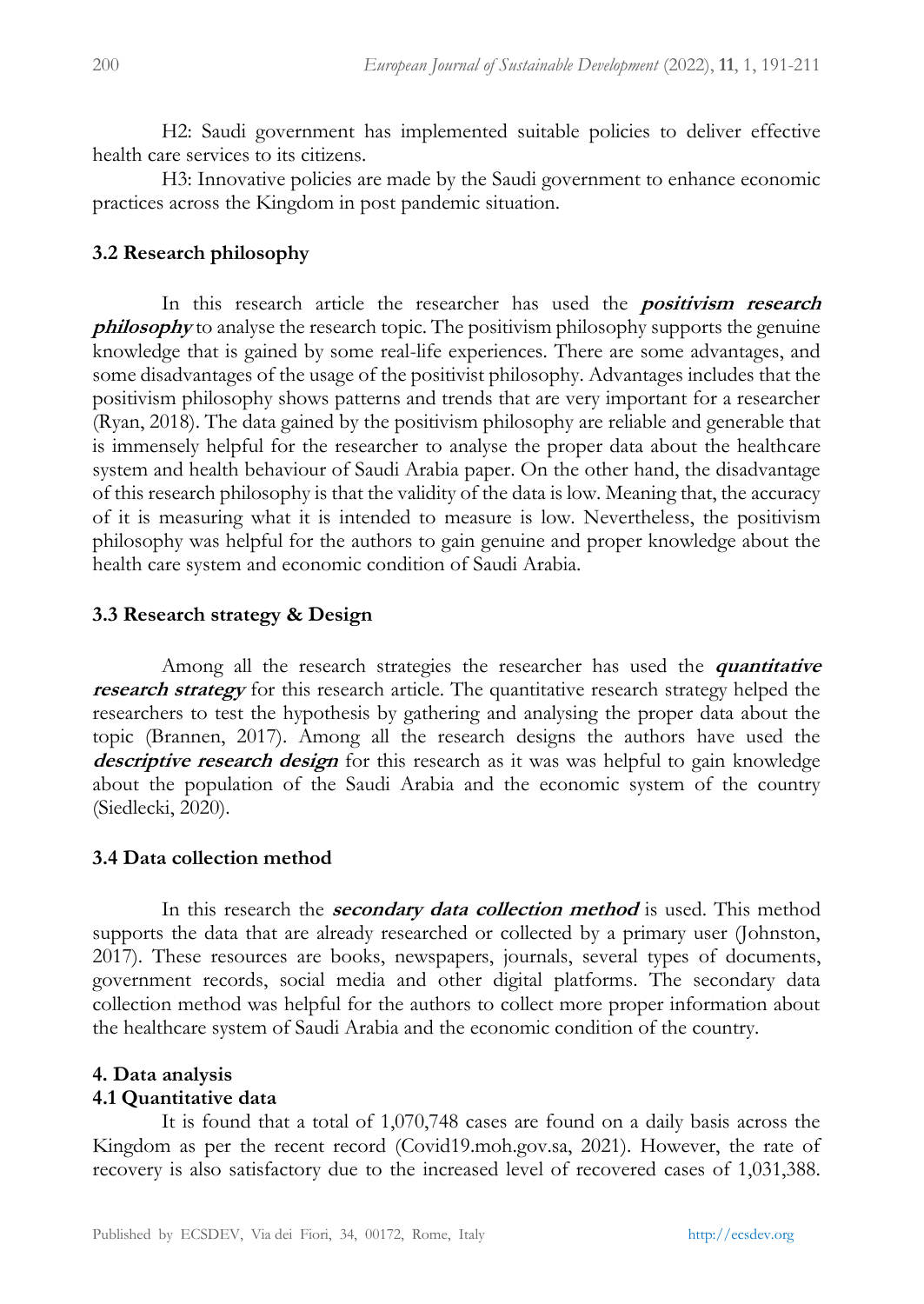Consequently, the present situation has disrupted normal economic activities across the Kingdom. However, effective strategic measures implemented by the Saudi government have resulted in mitigation of ill effects of Covid-19 on the business sector.

# **Policy implications to provide effective healthcare services in Saudi Arabia.**

It is evident that the Ministry of health in Saudi Arabia launched a suitable education campaign to make the citizen aware about maintaining hygienic guidelines to prevent the spread of coronavirus. The government also started delivering face masks, sanitizers, and hand gloves to the common people at the initial stage of pandemic (Algahtani *et al.* 2021). However, the pandemic has also affected both psychological and physical health of the common people severely. As mentioned by Ferrinho *et al.* (2020), certain principles are followed by the health institutions and associated authorities to make suitable decisions regarding public health management during the pandemic. For instance, the Saudi government implemented technology-based services to make health information easily accessible to the common citizen (Tawakalna Application).

Recent pandemic situation has also disrupted the normal education system globally (Al‐ Taweel *et al.* 2020). The Saudi government has also tackled this situation by facilitating students to conduct their education through online medium amid the pandemic. Moreover, these online portals are also utilised to provide health related guidelines and information to students to maintain good hygiene parameters during the pandemic. Also, an online portal was developed to address the demand for basic pharmacy related queries of the citizens.

The Saudi government has also taken care of the cases of comorbidity across the Kingdom. As stated by Atif and Malik (2020), Covid-19 patients with chronic diseases such as diabetes, hypertension, cardio-vascular disease, cancer, HIV and others have suffered the most across the globe. Therefore, government authorities have implemented suitable strategies to mitigate such issues. An innovative technique of telemedicine has been developed in Saudi Arabia to provide adequate advice and medication through the teleportal to patients (Tourkmani, *et al.* 2021). Due to the lockdown period in-person visit for individual patients was not possible, therefore implication of telemedicine resulted in delivering optimum healthcare services to patients with additional diseases along with Covid-19.

Covid-19 has also imparted severe psychological impact on the health workers associated with the public health system is Saudi Arabia (Al Sulais *et al.* 2020). The mental health department of WHO declared several strategies to mitigate such mental distress by practicing physical activities, consuming a healthy diet, and taking adequate rest. Apart from that several challenges are also faced by the health institutions to tackle sudden outburst of the pandemic at an extensive level. In accordance with Da'ar *et al.* (2020), inadequacies in the medical infrastructure to sustain the pandemic conditions resulted in the huge level of disastrous situation in countries of middle east.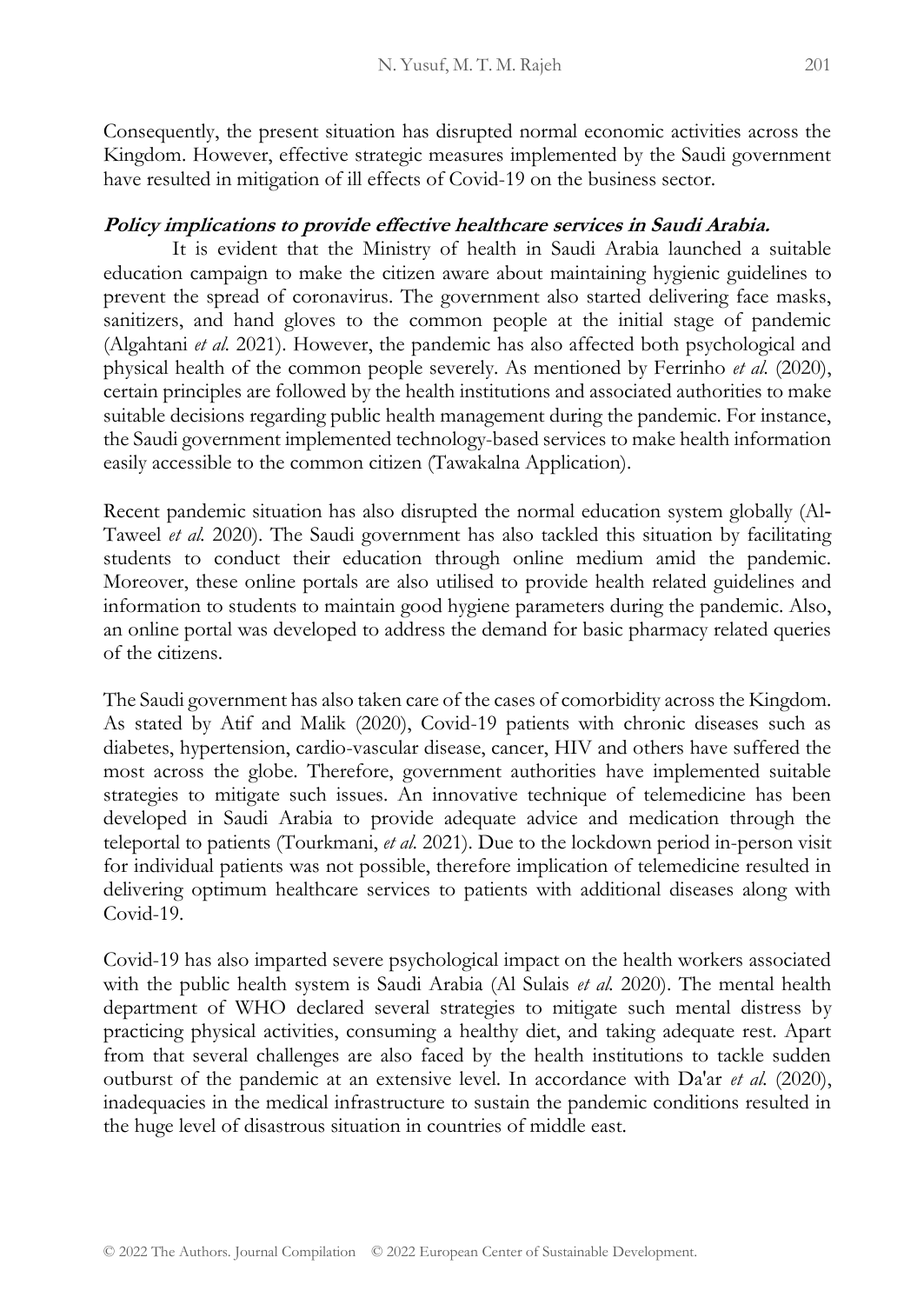Additionally, normal healthcare services are also taken care of by the health ministry in the Kingdom through an appropriate management system. As mentioned by Yahia (2020), Saudi government has also implemented suitable policies to provide adequate supply of blood in medical institutions to meet the demand even amid the pandemic situation. It resulted in overcoming the challenges of scarcity of blood for the needy patients across the Kingdom. Saudi government has also started vaccination for the health workers along with the common people to protect the citizens from this contagious disease (Qattan *et al.*  2021). Such an approach is the best suitable measure in the present situation to save the population from the severe contagiousness of coronavirus in a significant manner.

### **Impact of Covid-19 on total revenue in Saudi Arabia**

The outbreak of Covid-19 pandemic has resulted in declining economic activities along with increasing rate of severity regarding spreading of infection and death cases. It is evident that the transportation system and other industrial activities have been disrupted severely due to the lockdown condition. Therefore, it has affected the demand of oil in the global market and in turn affected the overall economic activities in Saudi Arabia. As shown in figure 6, the total revenue of SAR 770 billion was earned by the Saudi Government in 2020 that is 7.6% less than the estimated budget (Saudi Arabia Budget Report, 2021). It is also evident that 53.5% of the total revenue earned by the Saudi government represented oil revenues in 2020. However, the amount is less than estimated and the revenue of 64% earned in the fiscal year of 2019; due to the severe consequences of Covid-19 pandemic on the global oil industry.



#### *Figure 6: Revenue earned by the Saudi Government in 2020 (Source: Saudi Arabia Budget Report, 2021)*

Therefore, the Saudi government has emphasized on revenue earning from nontax resources and implemented suitable measures in this regard. In the economic budget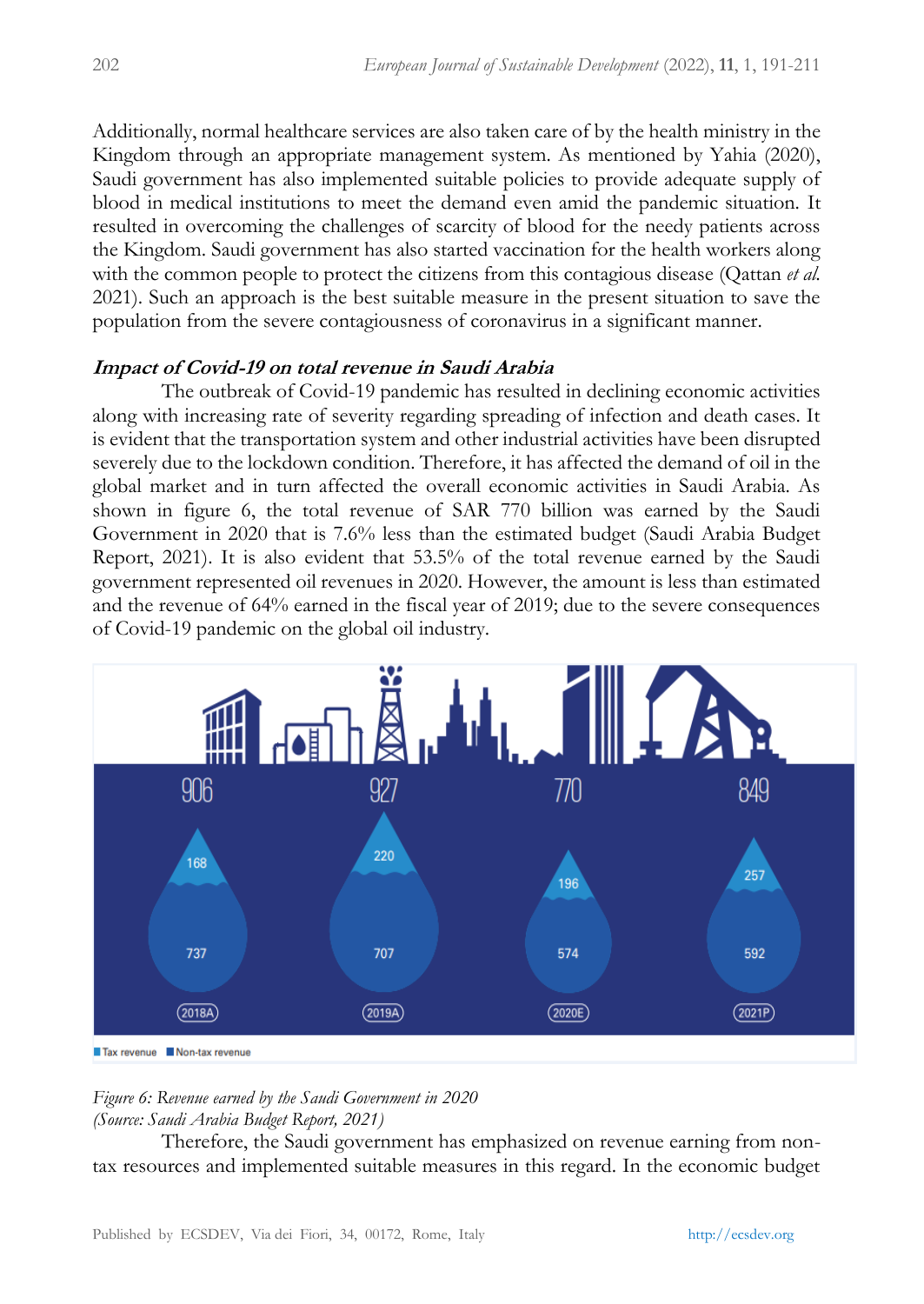of 2021, the Saudi government is aimed to increase the amount of total revenue by 10.3% by achieving the target of SAR 849 billion (Saudi Arabia Budget Report, 2021). It would include several reformative steps such as reforming energy prices, increasing the revenue from non-oil sectors and the overall economic recovery by VAT receipts.

### **Increase in expenditure amid the Covid-19 pandemic.**

Saudi government has also experienced an increasing rate of expenditure due to the pandemic situation in the last fiscal year. As shown in figure 7, SAR 1068 billion has been spent by the government due to providing funds for the private sector and the health care units amid the pandemic (Saudi Arabia Budget Report, 2021). Major reason for increasing the rate of expenditure is the cancellation, extension, and deferral of several capital expenditure assets. However, expenditure was mainly increased due to 1.4% increased spending in the education sector. Due to the diversion of fund in health sector, expenditure regarding health services has been counted within the estimated budget by the Saudi government.



*Figure 7: Expenditure report of Saudi government amid Covid-19 pandemic (Source: Saudi Arabia Budget Report, 2021)* 

#### **Expenditure regarding health services amid the pandemic.**

An emergency health service was required to be provided to citizens of the Kingdom amid Covid-19 pandemic. Therefore, the government has implemented suitable policies and allocated adequate funds to support the distressed people across the country and even for citizens residing in foreign countries (Saudi Arabia Budget Report, 2021). Moreover, the government also focused on providing health services to the visitors and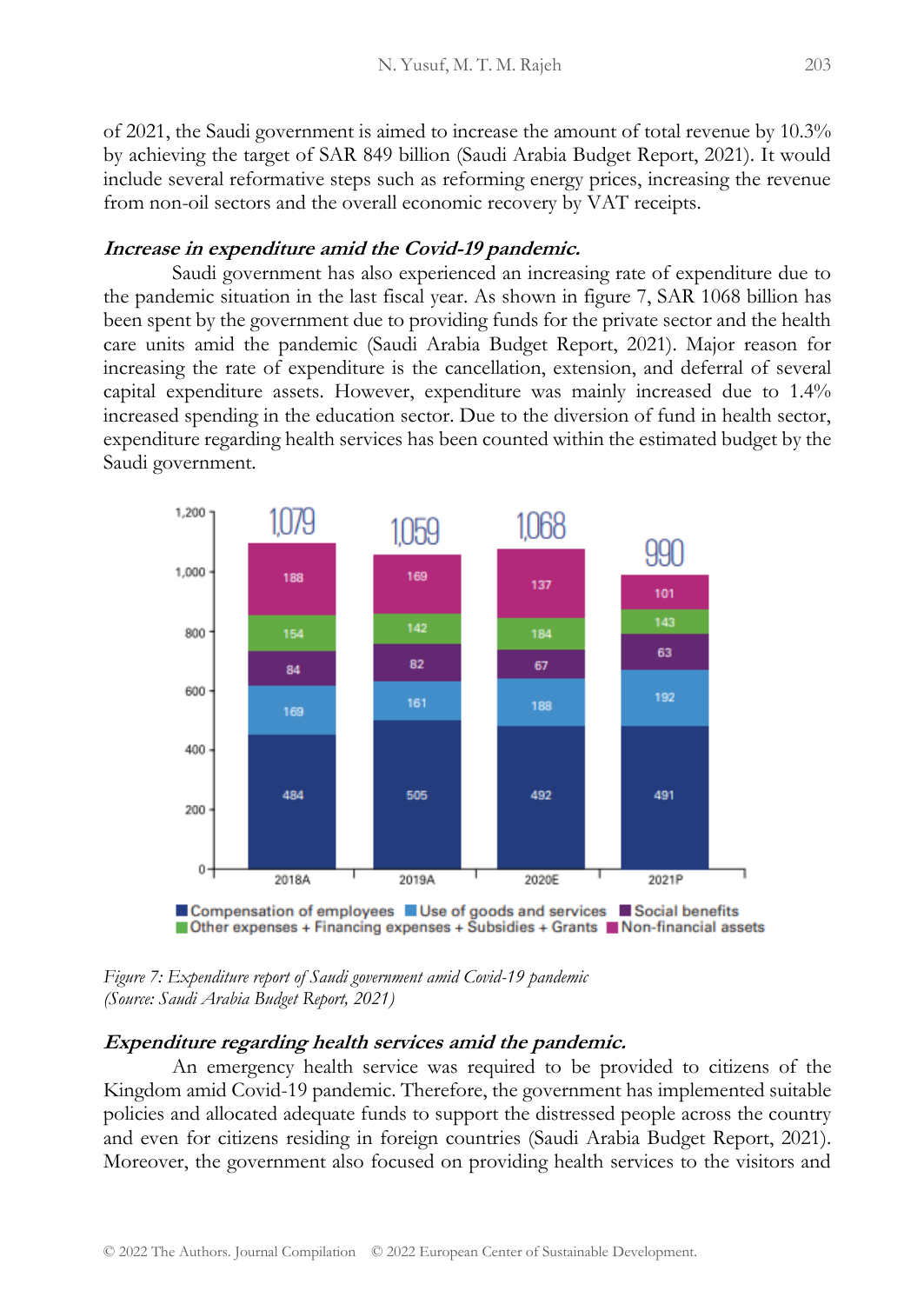the people residing in an undocumented way along with the permanent residents across the Kingdom, increasing the budget, as depicted in table 1. However, a decline of 8.5% in the actual spending was also recorded by the associated healthcare system.

| Year | Increasing budget for healthcare and social |
|------|---------------------------------------------|
|      | development (SAR billion)                   |
|      |                                             |
| 2020 | 167.0                                       |
|      |                                             |
| 2021 | 175.0                                       |
|      |                                             |

| Table 1: Increasing budget for healthcare and social development. |  |  |  |
|-------------------------------------------------------------------|--|--|--|
|-------------------------------------------------------------------|--|--|--|

*(Source: developed based on Saudi Arabia Budget Report, 2021)*

The allocated budget was utilised to provide emergency services to the Covid-19 patients. The government has decided for a 4.6% increment in the healthcare fund to SAR 175 billion in 2021 as compared to SAR 167 billion in 2020, (Saudi Arabia Budget Report, 2021). Moreover, the PPP model<sup>1</sup> is also implemented by the government to lower the amount of infrastructural expenses in future.

# **Budget for infrastructure improvement amid the pandemic.**

Recent pandemic situation has made the government reforming infrastructure spending plans to overcome the economic losses experienced during the pandemic. Several policies were implemented to extend the period of tax payment along with facilitating the taxpayers to make payments without any penalty during the delayed period. The government also aimed to reduce the expense related to Capital Expenditure (CAPEX) to SAR 101 billion in 2021 that is 26.3% less than the amount made in 2020 (Saudi Arabia Budget Report, 2021). In Addition, the government is also focused on making necessary stimulus measures for accomplishing its Vision 2030.

# **Budget deficit during the pandemic.**

The Saudi Government has experienced a significant amount of budget deficit in 2020 due to the pandemic situation. Both the reasons for reduction of revenues and the declining GDP growth have resulted in budget deficit in the last financial year. The deficit has been increased to SAR 298 billion in 2020 as compared to SAR 133 billion in 2019 (Saudi Arabia Budget Report, 2021). This amount has also surpassed the estimated budget deficit of SAR 187 billion that is 6.4% of the GDP.

**Table 2:** Data regarding Budget deficit

<sup>1</sup> Public-private partnership (PPP) is a funding model for a public infrastructure project. It involves collaboration between a government agency and a private-sector company that can be used to finance, build, and operate projects, such as public transportation.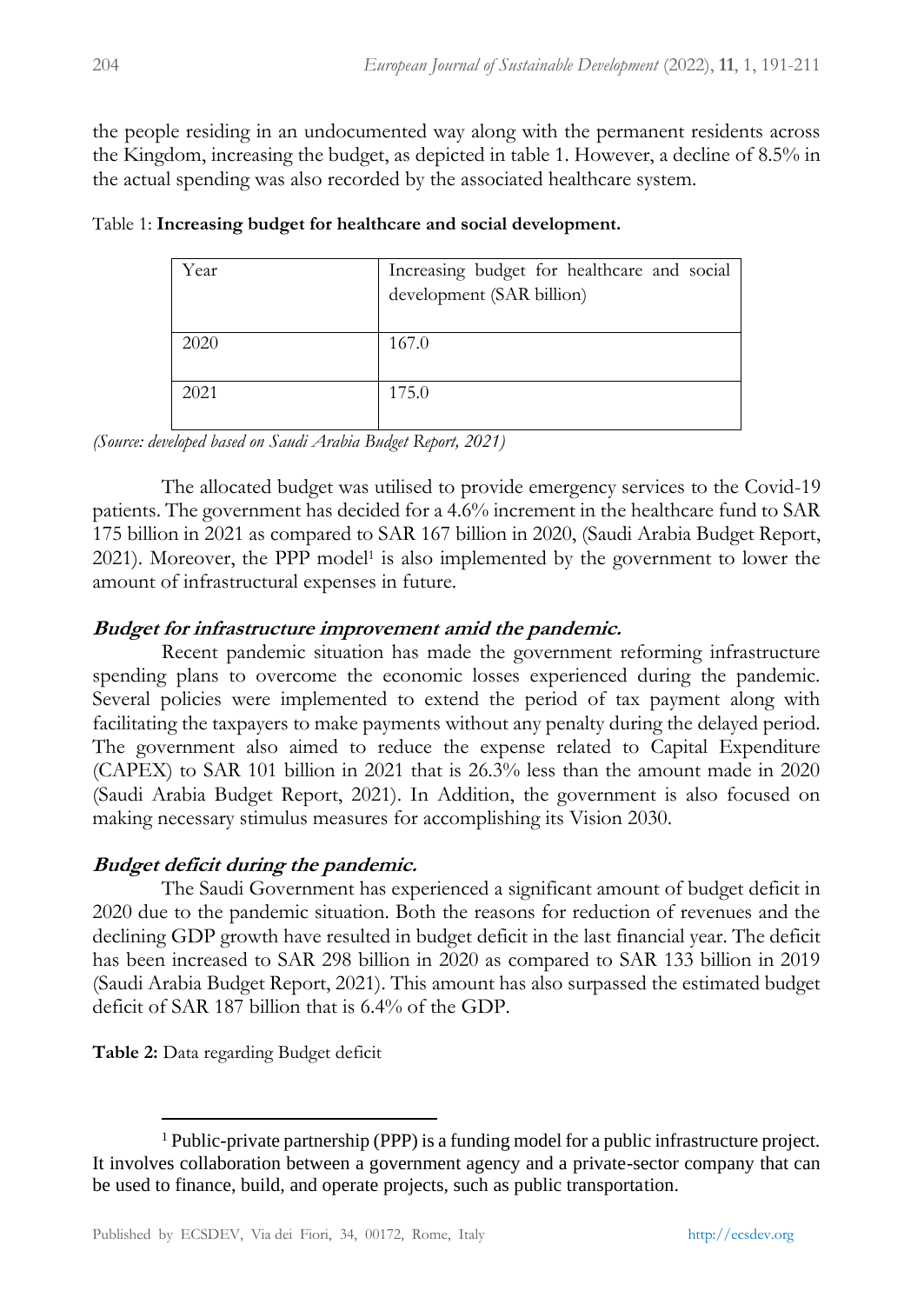| Year | Budget Deficit (% of GDP |
|------|--------------------------|
| 2019 | 4.5                      |
| 2020 |                          |

*(Source: developed based on Saudi Arabia Budget Report, 2021)* 

As mentioned in the above table 2, the budget deficit has been counted as 12% of the GDP by the Saudi government in 2020. However, the government is expected to have a recovery in respect of revenue earning by riding the amount of nominal GDP. It is expected to lower the budget deficit up to SAR 141 billion that would account for 4.5% of the GDP in 2021 (Saudi Arabia Budget Report, 2021). As a result, the government would attain fiscal sustainability in the present fiscal year by recovering financial losses during the pandemic situation last year.

### **Fiscal position of Saudi Arabia**

Increased rate of budget deficit and contraction in GDP growth has resulted in increasing the public debt stock in a substantial manner, as seen below in figure 8. It is found that the amount of public debt has been increased to SAR 854 billion in 2020 as compared to SAR 678 billion in 2019 (Saudi Arabia Budget Report, 2021). However, the government is expected to lower the ratio between public debt to GDP to 32.7% in 2021.



Total revenue, SAR billion (LHS) Total expenditure, SAR billion (LHS) Budget deficit as percentage of GDP (RHS)

### **Figure 8: Fiscal position of Saudi Arabia**

(Source: Saudi Arabia Budget Report, 2021)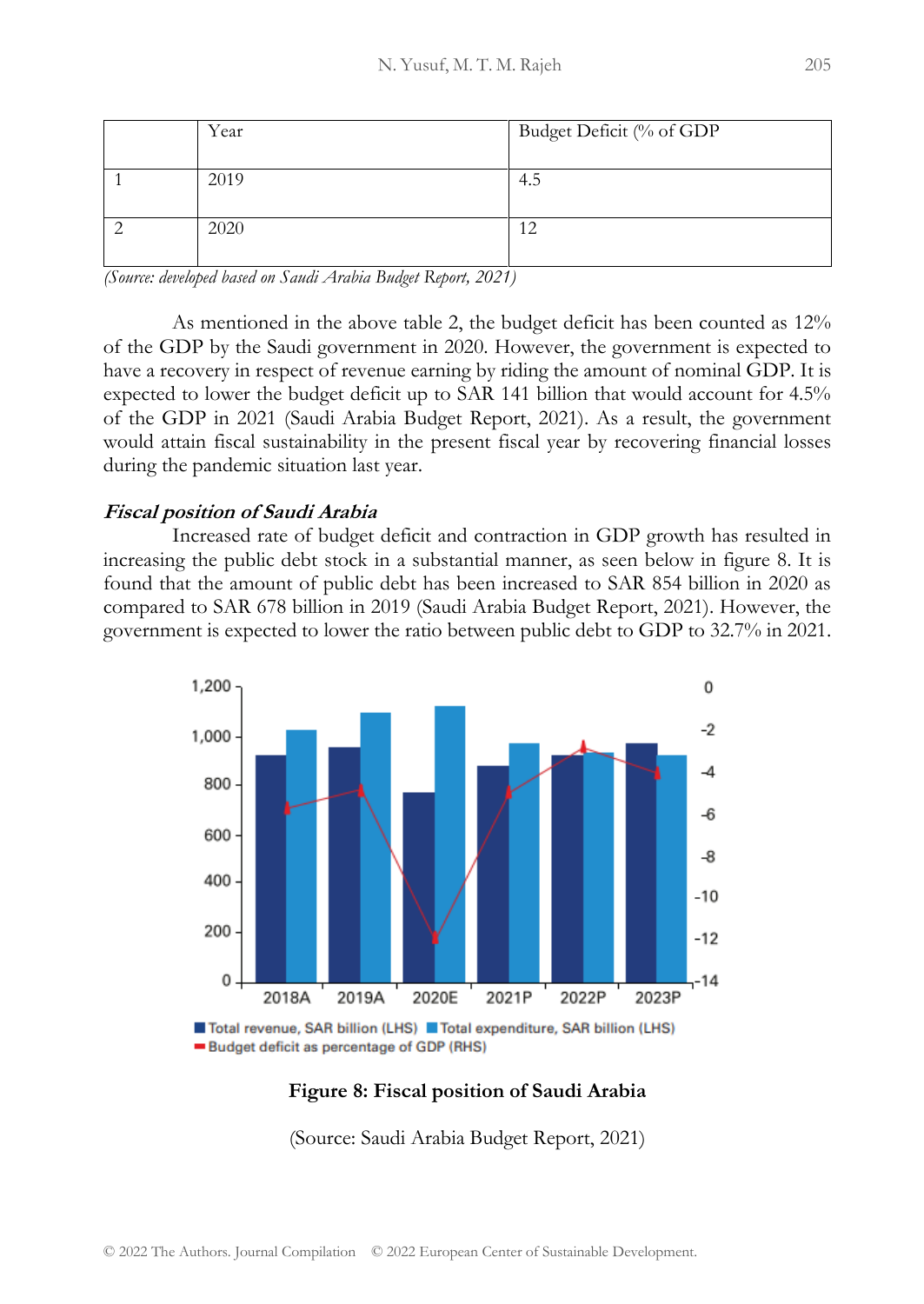### **Government strategies to mitigate economic decline experienced during the pandemic.**

Saudi government has made suitable policies to provide financial support to the SME sector for helping those units to overcome financial losses experienced during the pandemic situation. USD 31.9 billion stimulus package has been declared by the Saudi government to overcome economic decline during the pandemic (Corporate and M&A, 2021). The Saudi Central Bank (SAMA) has made a programme to deposit SAR 6 billion for banks and insurance companies (Annual report, 2020). This program has been started to alleviate SMEs from Kafala and ensure reduction of financial costs during the pandemic situation. SAMA has also started a programme to support private sector units with an amount of SAR 50 billion. Moreover, SAMA has given licenses to 11 financial technology (FINTECH) companies in 2020.

E-commerce activities are also supported by SAMA to ensure customers' protection along with smooth business transactions amid the pandemic situation. Other innovative measures to stimulate the economic decline are as follows:

- 25% reduction in expat levy for operational factories.
- SAR 13 billion has been issued by the Social Development Bank to support residents and small business units amid the pandemic.
- 30% discount on utility bills up to a period of two months in commercial, industrial, and agricultural sectors.
- Postponement of commercial registrations for over 116,000 commercial units.

SAMA has made decisions to invest SAR 50 billion for enhancing banking liquidity along with providing e-banking facilities to private sectors for free of cost. As a result, 600% year on year increment is experienced by the secondary debt market in 2020 as compared to 2019 (Annual report, 2020). Additionally, investors have also benefited from the ZAKAT rebate as a result of the program of repurchasing local government bonds by issuing sukuk of more than SAR 34 billion.

# **4.2 Discussion**

### **Tax development measures implemented by the Saudi government.**

The government has taken suitable decisions to recover economic losses through facilitating business entities by easing the tax payment process. The Ministry of Finance made decisions to extend the date of tax payment up-to 31st of the month December 2020 (KPMG, 2021). It was announced for providing adequate time to the business owners to manage all the losses and pay taxes to the government. Along with that, no penalties have been made for the suspended tax payments during the delayed period. Another facility for refunding of payments has also been announced to be expedited. Excise tax on the imported goods has also been postponed during that period on a condition of submitting temporary returns to GAZT (General Authority of Zakat & Tax) monthly.

Although, new taxation measures have also been announced by the Ministry of Finance to recover the economic losses. As per report, the standard rate of VAT was announced to be increased from 5% to 15% with effect from 1st July of 2020. Apart from that another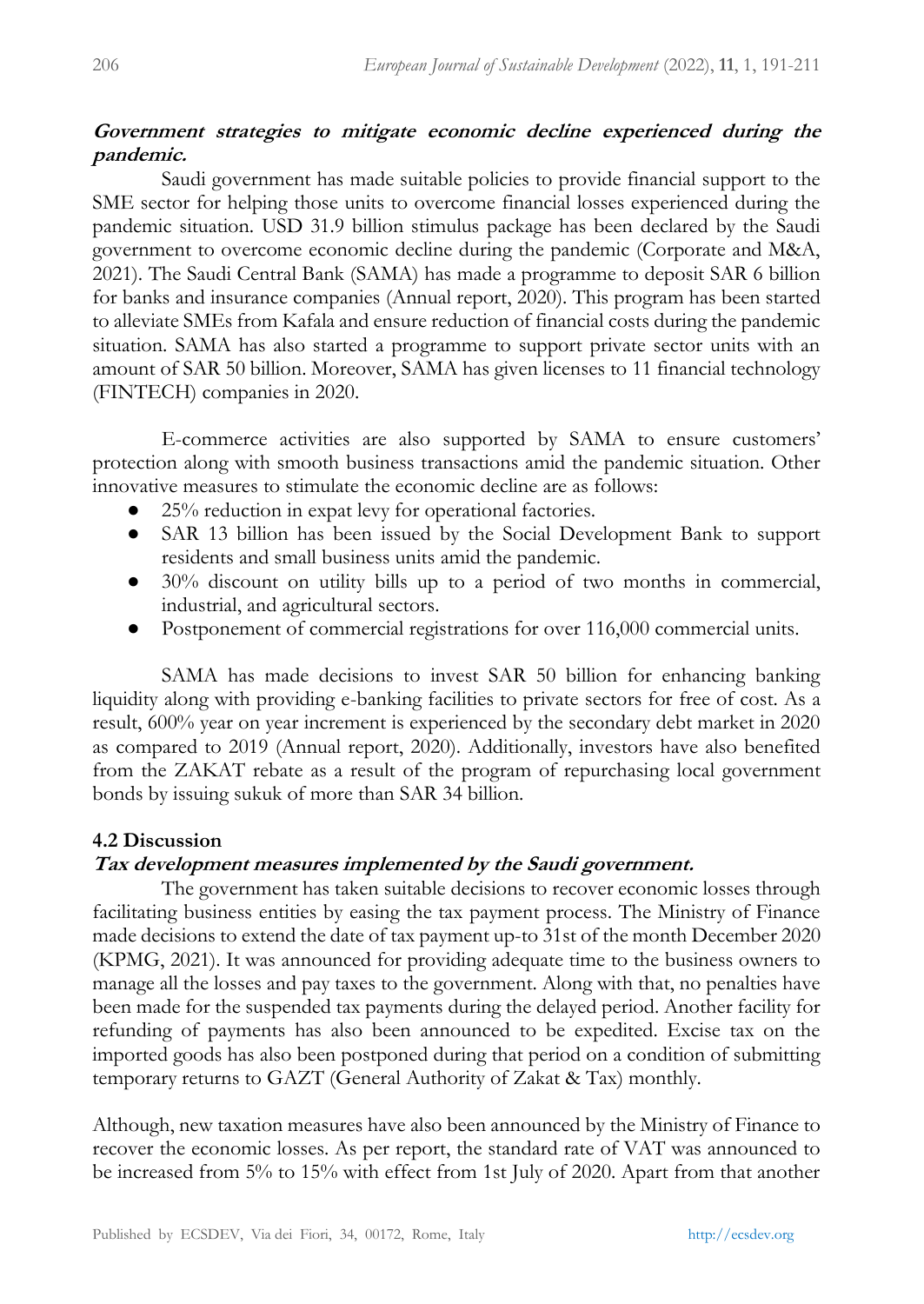tax reform was introduced in respect of real estate transactions. Royal Decree A84 was issued on 1st October 2020 that introduced a new Real Estate Transaction Tax (RETT). The rate of tax was introduced as 5% on the value of real estate transactions. All the real estate transactions conducted after 4th October 2020 were included in RETT despite VAT.

### **Implications for health sectors.**

Saudi government decided to upgrade the health services amid the pandemic situation by means of technological advancements. The health care ministry has utilised informatics tool to provide detailed information to the public. Innovative programme of health scheduling mobile apps has been launched to facilitate the common public to check symptoms of Covid-19 (Hassounah *et al.* 2020). Apart from those facilities of digital consultation, digital prescription, GPS enabled emergency services and other digitalized services are also provided by the Saudi government. The government has also made a financial aid of SAR 2 billion to support 1000 small and medium health sectors (Hazeem and Associates, 2020). Additional financial investment has been made to develop the Health Electronic Surveillance Network (HESN) for monitoring all the Covid-19 related tests conducted at laboratories across the Kingdom. It has also benefited to promote health benefit campaigns and mass testing amid the pandemic.

### **Additional measures to mitigate economic decline amid the pandemic.**

Saudi government has taken responsibility to make payments for the employees associated with private sector units. SAR 9 billion has been allocated for paying 60% of the salary to private sector employees through the Sanad system (Ministry of Finance, 2020a). Moreover, SAR 50 billion has been invested to expedite dues made by the private sector units. Along with that a minimum amount of salary is also provided to selfemployed personnel. SMEs are given more priority under the Council of Ministers Resolution No. (649) to ensure economic mobility in the local market by increasing demand for local products and services.

Saudi G20 presidency has also made strong multilateral corporations to mitigate economic challenges due to Covid-19 pandemic. Over \$5 trillion has been invested by G20 countries to mitigate the economic challenges across the globe in a post pandemic situation. The government has allocated SAR 120 billion for improving the financial crisis (Ministry of Finance, 2020b). Moreover, the government has also taken adequate steps to collaborate with WHO and other international organisations for attaining fiscal sustainability along with maintaining appropriate health measures across the Kingdom.

### **5. Recommendations and Conclusion**

### **5.1 Conclusion**

In conclusion, it can be said that COVID-19 pandemic has impacted the economy of the Saudi Arabia positively and negatively and the impacts are briefly described in this research. Apart from this, the pandemic has impacted the labour market of the country Saudi Arabia and that has in return impacted the economic condition of the country. The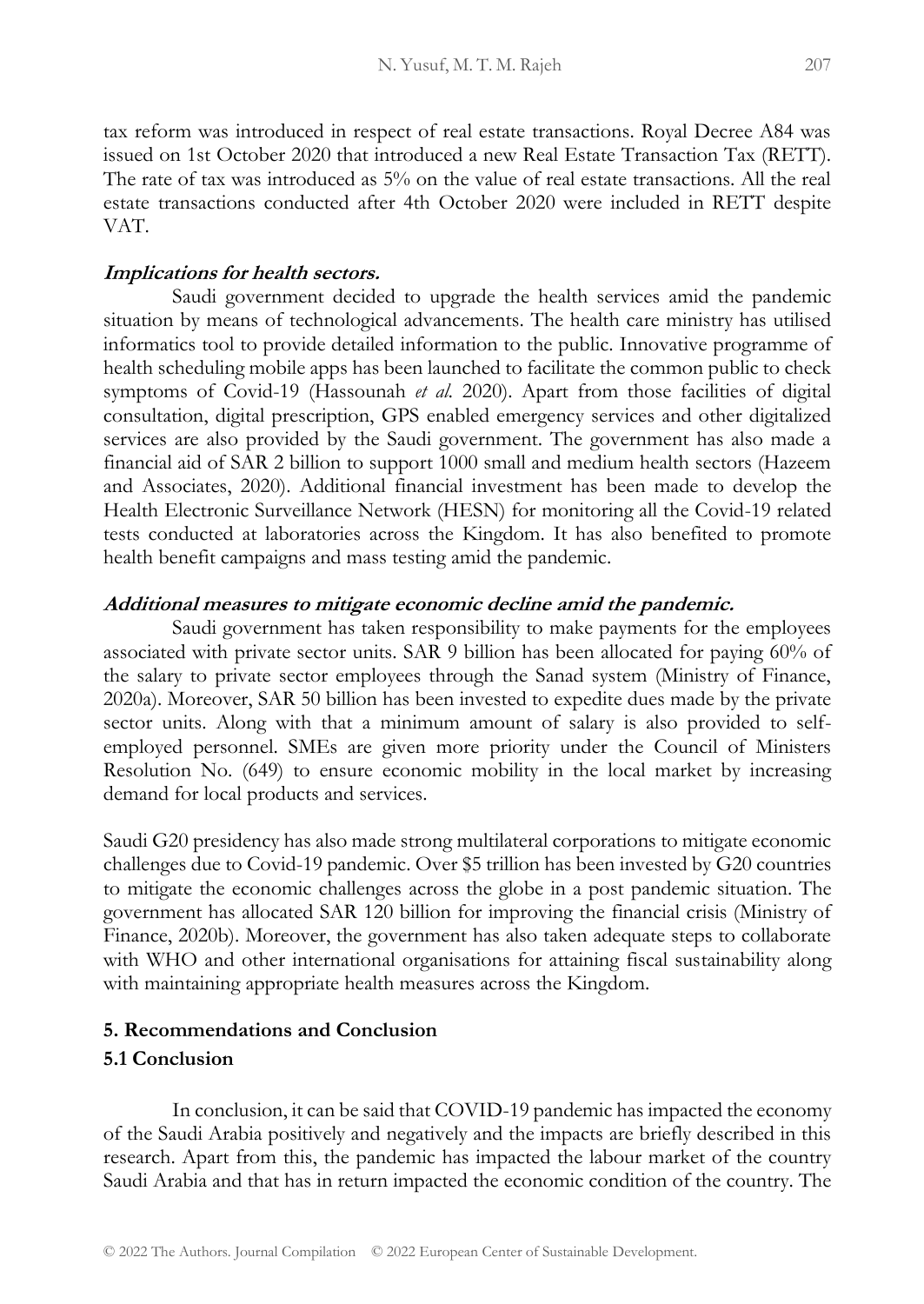steps taken by the government of the Saudi Arabia are accurately described in this paper. Saudi government has made adequate financial support for recovering financial crisis, protecting employment, and enhancing local business activities along with providing suitable health services to the common public. Along with that, there are some recommendations for recovering the financial condition of the country and recovering healthcare systems are described significantly by the authors.

### **5.2 Recommendation**

There are some recommendations for Saudi Arabia to develop their healthcare systems and economy of the country. Firstly, the country should use other **effective and efficient strategies** for the development of the economy. Therefore, the country can use several digital platforms for starting up their international businesses as the usage of **modern technology** helps to do global businesses (Saud, 2019). The usage of modern technology in their business and organizations will help the country to enhance the employment rate of the country that has decreased due to the pandemic. Using the modern technology will help in the communication process of the businesses and organizations which is very important for any organization. Therefore, Saudi Arabia can use more **efficient and effective healthcare theories** for finding the needed changes in their healthcare system to improve their implications (Xu *et al.* 2018).

### **Acknowledgments**

The authors are grateful to the anonymous referees of the journal for their extremely useful suggestions to improve the quality of the article. Usual disclaimers apply.

### **Disclosure Statement**

No potential conflict of interest was reported by the authors.

### **References**

- AFP. StraitsTimes. French doctor commits suicide after Covid-19 diagnosis. Accessed 11th June, 2020 https://www.nst.com.my/world/world/2020/04/5 81620/french-doctor-commits-suicide-aftercovid-19-diagnosis.
- Abolfotouh, M.A., Almutairi, A.F., Ala'a, A.B. and Hussein, M.A., 2020. Perception and attitude of healthcare workers in Saudi Arabia with regard to Covid-19 pandemic and potential associated predictors. *BMC infectious diseases*, *20*(1), pp.1-10.
- Abu Hammad, O., Alnazzawi, A., Borzangy, S.S., Abu-Hammad, A., Fayad, M., Saadaledin, S., Abu-Hammad, S. and Dar Odeh, N., 2020, September. Factors influencing global variations in COVID-19 cases and fatalities; a review. In Healthcare (Vol. 8, No. 3, p. 216). Multidisciplinary Digital Publishing Institute.
- Al Sulais, E., Mosli, M. and AlAmeel, T., 2020. The psychological impact of COVID-19 pandemic on physicians in Saudi Arabia: A cross-sectional study. Saudi journal of gastroenterology: *official journal of the Saudi Gastroenterology Association*, 26(5), p.249.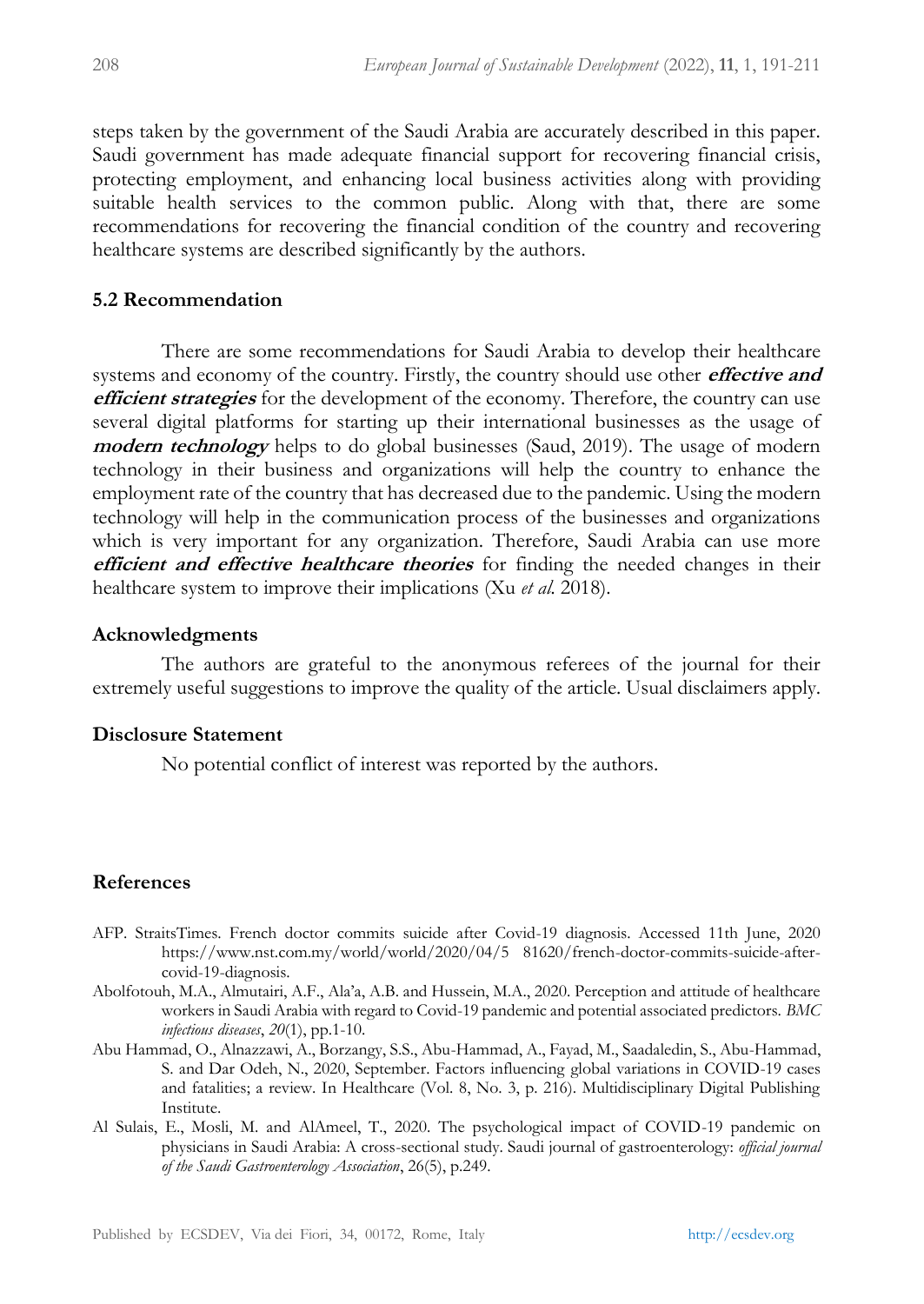- Aldohaian, A.I., Alshammari, S.A. and Arafah, D.M., 2019. Using the health belief model to assess beliefs and behaviors regarding cervical cancer screening among Saudi women: a cross-sectional observational study. BMC women's health, 19(1), pp.1-12.
- Alfawaz, H., Amer, O.E., Aljumah, A.A., Aldisi, D.A., Enani, M.A., Aljohani, N.J., Alotaibi, N.H., Alshingetti, N., Alomar, S.Y., Khattak, M.N.K. and Sabico, S., 2021. Effects of home quarantine during COVID-19 lockdown on physical activity and dietary habits of adults in Saudi Arabia. *Scientific reports*, *11*(1), pp.1-7.
- Algahtani, F.D., Hassan, S.U.N., Alsaif, B. and Zrieq, R., 2021. Assessment of the quality of life during COVID-19 pandemic: A cross-sectional survey from the kingdom of Saudi Arabia. *International Journal of Environmental Research and Public Health*, *18*(3), p.847.
- AlHumaid, J., Ali, S. and Farooq, I., 2020. The psychological effects of the COVID-19 pandemic and coping with them in Saudi Arabia. Psychological Trauma: Theory, Research, Practice, and Policy, 12(5), p.505.
- Al‐Taweel, D., Al‐Haqan, A., Bajis, D., Al‐Bader, J., Al‐Taweel, A.M., Al‐Awadhi, A. and Al‐Awadhi, F., 2020. Multidisciplinary academic perspectives during the COVID‐19 pandemic. *The International Journal of Health Planning and Management, 35(6)*, pp.1295-1301.
- Ameli, R., Sinaii, N., West, C.P., Luna, M.J., Panahi, S., Zoosman, M., Rusch, H.L. and Berger, A., 2020. Effect of a brief mindfulness-based program on stress in health care professionals at a us biomedical research hospital: a randomized clinical trial. JAMA network open, 3(8), pp. e2013424-e2013424.
- Annual report, 2020. *Financial Sector Development Program.* [Online]. Available at: https://www.sama.gov.sa/en-US/Documents/Financial\_Sector\_Development\_Program\_Annual\_Report-2020-EN.pdf [Accessed on: 18<sup>th</sup> May, 2021]
- Arabnews, 2021a. Saudi economy and COVID-19: 'Good can come of evil'. Available at: https://www.arabnews.com/node/1725751/saudi-arabia
- Arabnews, 2021b. Saudi unemployment rate down to 14.9% in Q3 2020. Available at: https://www.arabnews.com/node/1797101/business-economy
- Argaam, 2021. FDI inflows to Saudi Arabia rise 4% to \$4.7 bln in 2020: UNCTAD. Available at: https://www.argaam.com/en/article/articledetail/id/1438403#:~:text=have%20a%20question- ,FDI%20inflows%20to%20Saudi%20Arabia%20rise%204,%244.7%20bln%20in%202020%3A%2 0UNCTAD&text=Foreign%20direct%20investment%20(FDI)%20to,Trade%20and%20Develop ment%20(UNCTAD).
- Atif, M. and Malik, I., 2020. Why is Pakistan vulnerable to COVID-19 associated morbidity and mortality? A scoping review. *The International journal of health planning and management, 35(5)*, pp.1041-1054.
- Brannen, J. ed., 2017. Mixing methods: Qualitative and quantitative research. Routledge.
- cdc.gov, 2021. COVID-19 in Saudi Arabia [Online]. Available at: https://wwwnc.cdc.gov/travel/notices/Covid-4/coronavirus-saudi-arabia[Accessed on 17 May, 2021]
- Corporate and M&A, 2021. Saudi Arabia Announces USD 31.9 Billion Stimulus Package to Mitigate the Economic Crisis Caused by the COVID-19 Outbreak. [Online]. Available at: https://bsabh.com/saudi-arabia-announces-usd-31-9-billion-stimulus-package-to-mitigate-theeconomic-crisis-caused-by-the-Covid-19 outbreak/?utm\_source=Mondaq&utm\_medium=syndication&utm\_campaign=LinkedInintegration [Accessed on: 18th May, 2021]
- Da'ar, O.B., Haji, M. and Jradi, H., 2020. Coronavirus Disease 2019 (COVID‐19): Potential implications for weak health systems and conflict zones in the Middle East and North Africa region. *The International journal of health planning and management*, *35*(5), pp.1240-1245.
- El Sayed, S.M., Almaramhy, H.H., Aljehani, Y.T., Okashah, A.M., El-Anzi, M.E., AlHarbi, M.B., El-Tahlawi, R., Nabo, M.M.H., Aboonq, M.S., Hamouda, O. and Alhadramy, O., 2020. The evidence-based TaibUVID nutritional treatment for minimizing COVID-19 fatalities and morbidity and eradicating COVID-19 pandemic: a novel Approach for Better Outcomes (A Treatment Protocol). American Journal of Public Health Research, 8(2), pp.54-60.
- Ferrinho, P., Sidat, M., Leiras, G., Passos Cupertino de Barros, F. and Arruda, H., 2020. Principalism in public health decision making in the context of the COVID-19 pandemic. *The International Journal of Health Planning and Management*, *35*(5), pp.997-1000.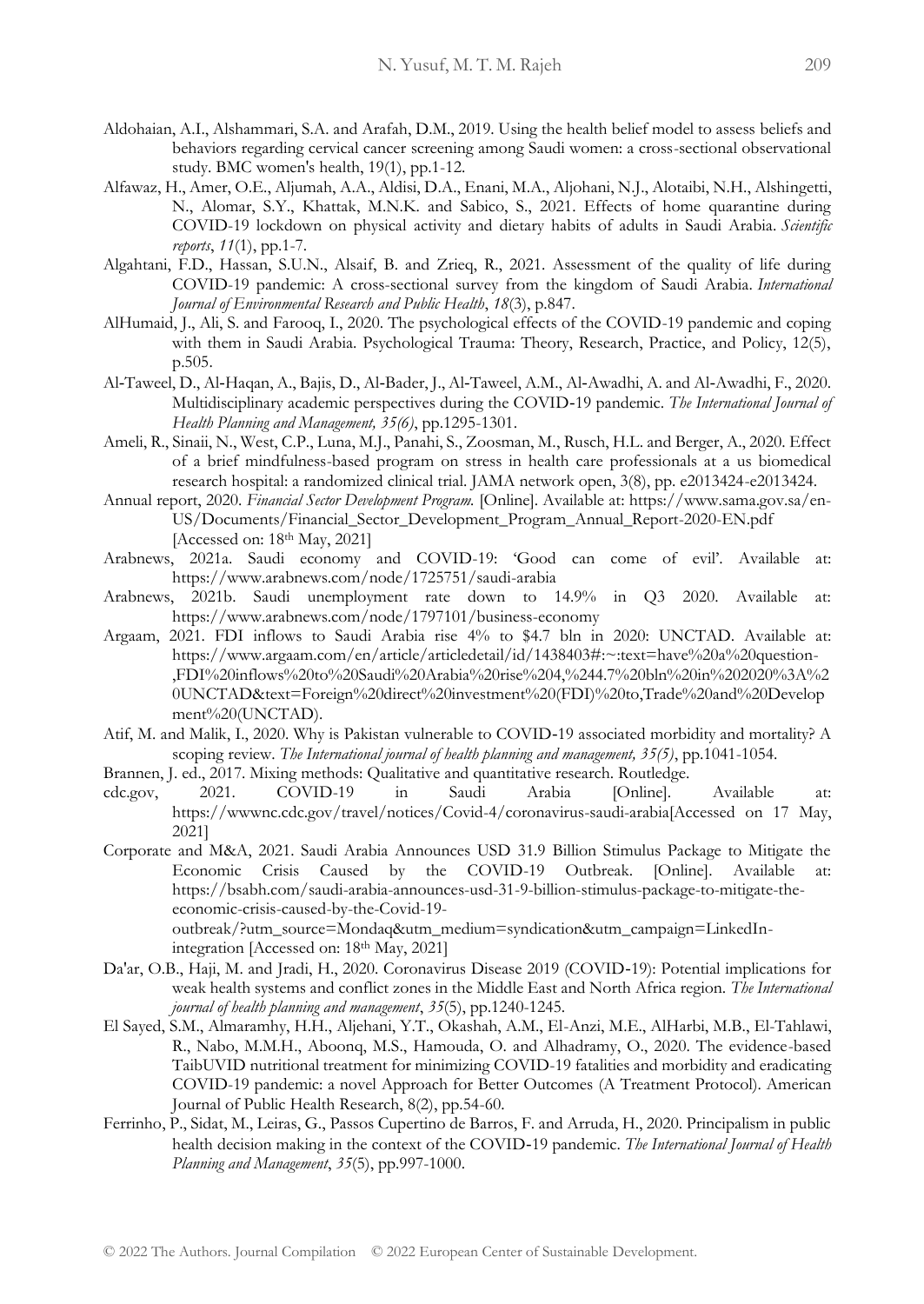General Authority for Statistics: Kingdom of Saudi Arabia. Gross Domestic Product 2020. Accessed June 26, 2021.

https://www.stats.gov.sa/sites/default/files/Gross%20Domestic%20Product%20annual%20202 0%20EN.pdf.

- Gupta, M., Pawar, N.M. and Velaga, N.R., 2021. Impact of lockdown and change in mobility patterns on road fatalities during COVID-19 pandemic. Transportation Letters, pp.1-14.
- Hassounah, M., Raheel, H. and Alhefzi, M., 2020. Digital response during the COVID-19 pandemic in Saudi Arabia. *Journal of Medical Internet Research*, *22*(9), p.e19338.
- Hazeem, B.A.B. and Associates LLP, 2020. Saudi Arabia: Saudi Arabia Announces USD 31.9 Billion Stimulus Package To Mitigate The Economic Crisis Caused By The COVID-19 Outbreak. *Mondaq.* Available at: https://www.mondaq.com/saudiarabia/operational-impacts-and-strategy/918722/saudiarabia-announces-usd-319-billion-stimulus-package-to-mitigate-the-economic-crisis-caused-by-the-Covid-19-outbreak [Accessed on: 18th May, 2021]
- Independent. Coronavirus Doctor Dies of Heart Attack After Working 10 Days Straight. Accessed 5th June, 2020. https:// www.independent.co.uk/ news/world/asia/coronavirus-doctordies-china-songyingjie-hunan-heart- attack-a9321946.html.
- International Monetary Fund, 2021. *IMF revises down Saudi economic growth to 2.1% for 2021.* [Online]. Available at: https://www.aa.com.tr/en/americas/imf-revises-down-saudi-economic-growth-to-21-for-2021/2228486#:~:text=The%20country's%20non%2Doil%20gross,contraction%20of%202.3%2 5%20in%202020.
- International Monetary Fund Saudi Arabia. At a Glance. Accessed June 24, 2021. https://www.imf.org/en/Countries/SAU.
- Johnston, M.P., 2017. Secondary data analysis: A method of which the time has come. Qualitative and quantitative methods in libraries, 3(3), pp.619-626.
- Jorgenson, D.W., 2017. The role of agriculture in economic development: Classical versus neoclassical models of growth (pp. 320-347). Routledge.
- Jose, R., Narendran, M., Bindu, A., Beevi, N., Manju, L. and Benny, P.V., 2021. Public perception and preparedness for the pandemic COVID 19: a health belief model approach. Clinical Epidemiology and Global Health, 9, pp.41-46.
- Kingdom of Saudi Arabia, 2021. *Government and institution measures in response to COVID-19*. [Online]. Available at: https://home.kpmg/xx/en/home/insights/2020/04/saudi-arabia-government-and-institutionmeasures-in-response-to-covid.html [Accessed on: 24th May, 2021].
- KPMG, 2020. Government and institution measures in response to COVID-19.[Online]. Available at: https://home.kpmg/xx/en/home/insights/2020/04/saudi-arabia-government-and-institutionmeasures-in-response-to-Covid.html [Accessed on: 18th May, 2021]
- KPMG, 2021. Kingdom of Saudi Arabia: Tax developments in response to COVID-19. [Online]. Available at: https://home.kpmg/xx/en/home/insights/2020/04/saudi-arabia-tax-developments-in-responseto-Covid-19.html [Accessed on: 18th May, 2021]
- Ministry of Finance, 2020a. Al-Jadaan: Saudi Arabia faces this global crisis from a position of strength. [Online]. Available at: https://www.mof.gov.sa/en/MediaCenter/news/Pages/News\_17042020.aspx [Accessed on: 18th May, 2021]
- Ministry of Finance, 2020b. Saudi Government is taking a number of additional measures to mitigate the effects of COVID-19 on economic activities and the private sector. [Online]. Available at: https://www.mof.gov.sa/en/MediaCenter/news/Pages/News\_15042020\_1.aspx [Accessed on: 18th May, 2021]
- Ministry of Health Saudi Arabia. Ministry Statistics. Accessed June 23, 2021. https://www.moh.gov.sa/Pages/Default.aspx.
- Ministry of Health Saudi Arabia. MOH: 4,267 New COVID-19 Cases, 50% of Patients in ICUs Suffer Chronic Diseases. (2020, June 16). Ministry of Health, 2021. Accessed June 25, 2021. https://www.moh.gov.sa/en/Ministry/MediaCenter/News/Pages/News-2020-06-16-004.aspx.
- Moll, J. and Cajander, Å., 2020. Oncology health-care professionals' perceived effects of patient accessible electronic health records 6 years after launch: a survey study at a major university hospital in Sweden. Health informatics journal, 26(2), pp.1392-1403.